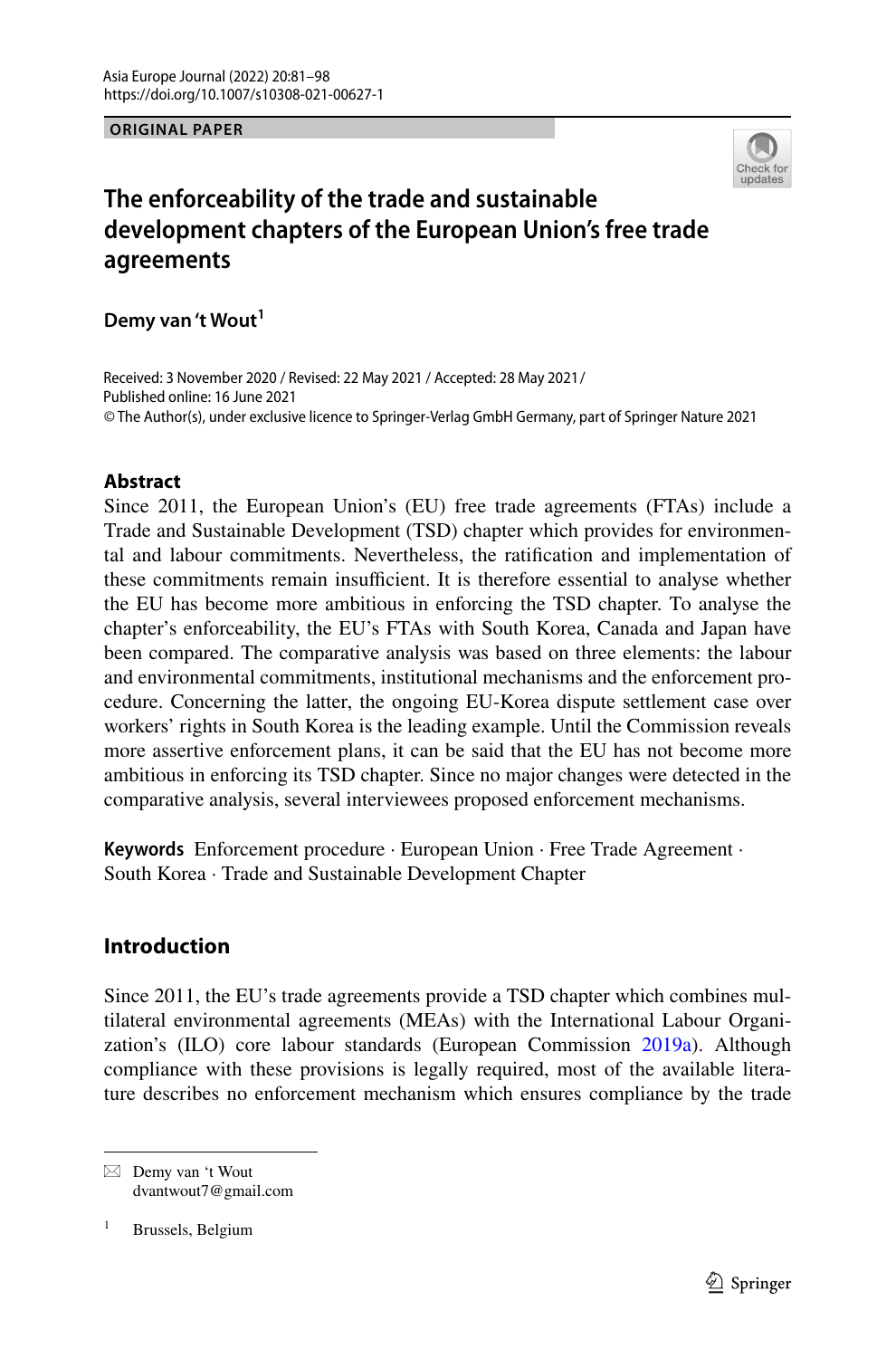partners. Because of non-compliance with the TSD's labour provisions, the European Commission established a panel of experts in South Korea in November 2019. Since the EU had been unable to ensure compliance with ILO Conventions in South Korea through the institutions created by the FTA (Harrison et al.  $2019$ ), it is important to analyse if the EU has become more ambitious in enforcing the TSD chapter. This paper presents a comparative analysis, examining the TSD chapters of the FTAs between the EU and South Korea (EU-Korea), Canada (CETA) and Japan (JEFTA). Hence, the following research question has been posed: *Have Europe's Free Trade Agreements become more ambitious in enforcing the Trade and Sustainable Development clauses?*

In 1999, the EU shifted the focus of its trade policy from bilateral towards multilateral negotiations in the context of the World Trade Organization (WTO) (Woolcock [2007\)](#page-17-0). Since 2006, however, the Global Europe Strategy modifed the EU's trade policy again, leading to the conclusion of various bilateral FTAs (Lindberg and Alvstam [2008](#page-17-1)). This shift can be related to the difficulties faced during multilateral negotiations. First, the EU failed to bring transparency in public procurement, investment and competition on the WTO agenda (Woolcock [2007](#page-17-0)). Second, the USA (US) and Japan concluded FTAs with major EU-trading partners (Lindberg and Alvstam [2008\)](#page-17-1). Third, European importers, exporters and investors urged the EU to conclude FTAs with rising economies in Asia (Woolcock [2007](#page-17-0)). Lastly, former EU Trade Commissioner, Peter Mandelson, was more willing to conclude FTAs than his predecessor Pascal Lamy (Woolcock [2007](#page-17-0)).

The EU-Korea FTA of 2011 is the frst agreement between the EU and an Asian country and the frst agreement containing a TSD chapter (Durán [2013](#page-15-0)). This chapter has four provisions: frst, substantive standards require the parties to commit to and implement the ILO Conventions (Harrison et al. [2019](#page-16-1)). Secondly, procedural commitments include "dialogue and co-operation between the parties, transparency in introducing new labour standards measures, monitoring and review of the sustainability impacts of the agreement, and a commitment to upholding levels of domestic labour protection" (Harrison et al. [2019,](#page-16-1) 261). Thirdly, institutional mechanisms oversee the chapter's implementation. Lastly, a panel of experts examines complaints and provides recommendations (Harrison et al. [2019\)](#page-16-1).

The link between trade and labour/environment remains controversial. Each WTO member may set its own environmental standards at the level it considers appropriate, as long as they are in line with the organisation's standards (Durán [2013\)](#page-15-0). This means diferent protection standards between countries. Labour and environmental provisions have some similarities; however, their objectives and measures difer too greatly to be merged (Van den Putte and Orbie [2015\)](#page-17-2). By signing the FTA, both parties commit themselves to the four ILO Conventions. However, after 9 years, South Korea still did not deliver on its ILO commitments (European Commission [2019b](#page-16-2)).

According to a Commission services' non-paper [\(2017](#page-15-1)), the TSD provisions are binding and contingent on a dispute settlement mechanism, providing "governmentto-government consultations; setting up a panel consisting of independent experts on trade, labour and environment; drafting a panel report that is public and that neither party can block; and monitoring of the implementation of the panel report" (3). Dialogue and cooperation are essential elements in this procedure (Harrison et al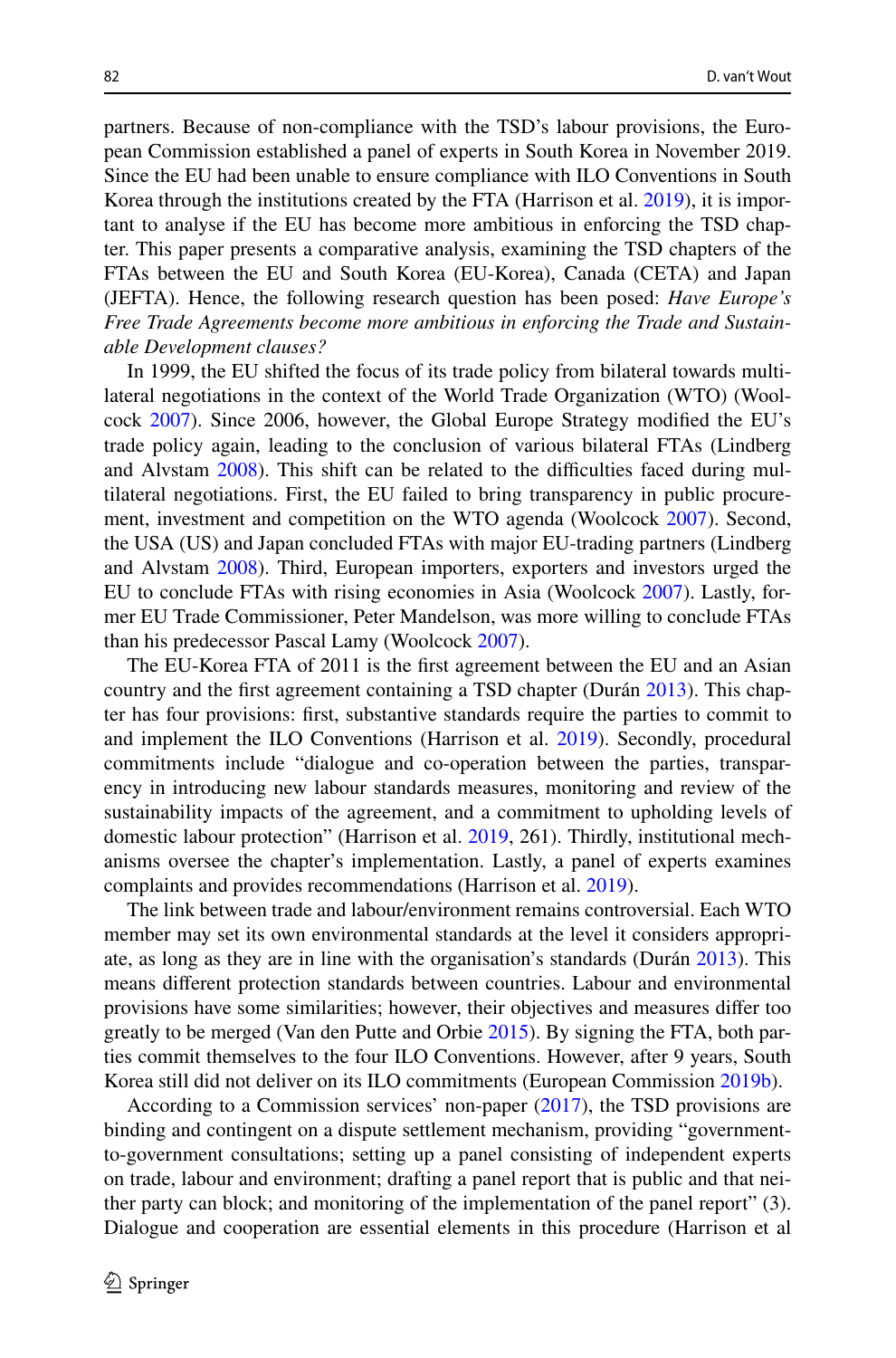[2019](#page-16-1)). In both American and Canadian FTAs, non-compliance with the labour provisions will be subject to a fne or otherwise sanctioned. The absence of a sanctionbased mechanism in the EU's TSD chapter is the consequence of a lack of consensus within the EU (Hradilová and Svoboda [2018](#page-16-3); Barbu et al. [2018\)](#page-15-2). Since 2010, Members of European Parliament (MEPs) have been pushing for a legally binding enforcement mechanism. Nonetheless, this did not convince the Commission. In 2017, former Trade Commissioner Cecilia Malmström presented two possibilities to improve the chapter: either a "more assertive partnership based on the current enforcement mechanisms [or a sanctions-based enforcement mechanism] that still needs to be defned" (Hradilová and Svoboda [2018](#page-16-3), 1030).

The commission also discussed the issue with, among others, the TSD expert group, the Trade Policy Committee (TPC), business and civil society organisations. The majority support the current enforcement procedure (EU Commission services [2018](#page-15-3)). BusinessEurope [\(2017](#page-15-4)), for instance, describes sanctions as problematic and inefficient. They "do not influence neither the raise of trade nor the improvement of state compliance with labour rights" (4). Instead, sanctions can disadvantage the EU's position in trade negotiations. Third countries "may not be willing to engage with an excessively demanding EU" (BusinessEurope [2017,](#page-15-4) 5). Hradilová and Svoboda ([2018\)](#page-16-3) have therefore called for increased civil society participation leading to "a 'soft enforcement' mechanism" (1042). Damian Raess' study [\(2018](#page-17-3)) shows that such cooperation mechanisms (compared with strong enforcement mechanisms) efectively improve state compliance of ILO Conventions Nos. 87 and 98.

Hence, most authors recommend including the TSD chapter in the dispute settlement procedure and to establish an efective enforcement mechanism, either economic consequences (ETUC 2018) or sanctions as in the US' trade policy. Concerning the latter, whereas Mirela Barbu et al. ([2018\)](#page-15-2) claim that the US-Korea FTA does not have any visible effect, Harrison et al. [\(2019](#page-16-1)) highlight the EU's inability to ensure compliance with the ILO Conventions in South Korea through the current institutional mechanisms.

This paper complements the available literature by providing a comparative analysis of the TSD chapters of the EU-Korea FTA, CETA and JEFTA. The research covers the ongoing EU-Korea enforcement procedure, which has not been investigated before. The articles by Harrison et al. ([2019\)](#page-16-1), Hradilová and Svoboda [\(2018](#page-16-3)) and Barbu et al. ([2018\)](#page-15-2), for instance, focus on the TSD chapter, labour provisions and South Korea; however, the ongoing enforcement procedure and a comparison between the three FTAs has not been extensively studied by the abovementioned authors.

### **Methodology**

The research compares the TSD chapters from three FTAs: the EU-Korea FTA initiated the model for the TSD chapter for subsequent agreements; CETA opened the debate on the general dispute settlement procedure; and JEFTA has only been signed recently. It is important to examine the frst TSD chapter with recently concluded ones to detect diferences over time. This comparative study is based on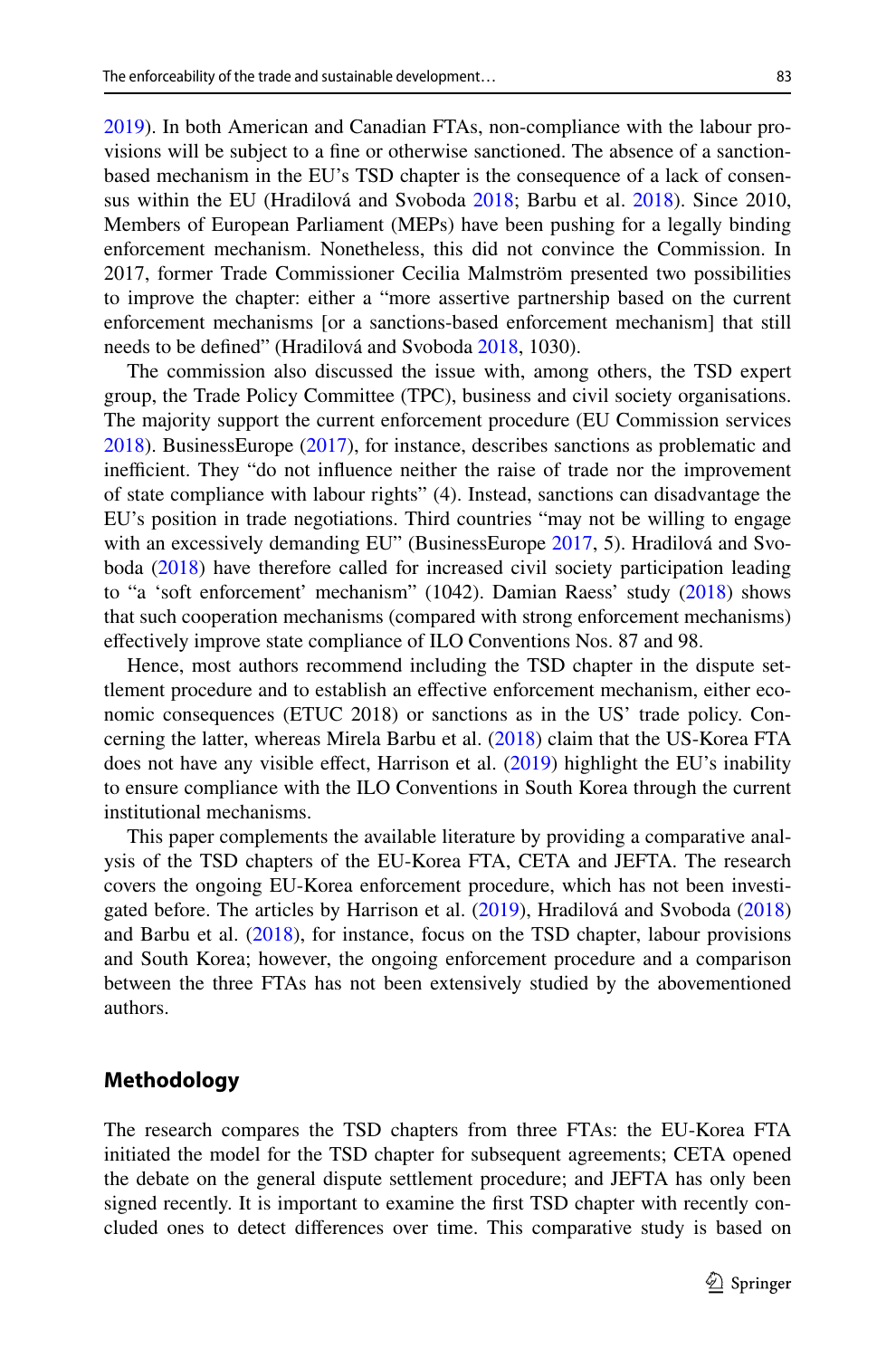the benchmark ambition and enforcement, which are linked to the research question. In this question, "ambitious" is about how (and if) the FTAs have improved the enforcement of TSD clauses. Improvement will be measured based on three provisions of the TSD chapter: labour and environmental standards, institutional mechanisms and the enforcement procedure. To clarify, "improvement" means the inclusion of an enforcement mechanism, more stringent language and the implementation of labour and environmental rights. "Enforcement", on the other hand, is linked to efectiveness. An enforcement mechanism is efective when the mechanism leads to compliance with the TSD provisions, and is inefective when the mechanism does not change a party's behaviour towards the ratifcation process. Therefore, one might conclude that enforcement will be measured in the mechanism's strength to enforce another party to comply with the TSD commitments. The current EU-Korea dispute settlement case over workers' rights in South Korea is a case in point.

Although COVID-19 has complicated research, 12 interviews were conducted with Austrian, Estonian, Finnish, French, German, Greek, Italian, Japanese, Portuguese, Romanian and Spanish FTA-experts, living in and outside Europe. To ensure a representative sample, the interviewees' gender, nationality and (political) afliation have been taken into account. This means that several stakeholders were contacted for a professional in-person, email, Skype or phone interview. The interviews were adjusted to the specifc interviewee.

Because of their importance during trade negotiations, two DG Trade officials of the European Commission and two MEPs from the Greens/EFA and the European People's Party (EPP), who are both members of the Committee on International Trade (INTA), were interviewed. Once an FTA is in place, the institutional mechanisms of the TSD chapter are important. Therefore, interviews were conducted with two EU-Korea Domestic Advisory Group (DAG) members, two EU-Canada DAG members and one EU-Japan DAG member. The DAG members represent European business, environmental and labour organisations. Because of the wish for anonymity, the specifc organisations remain confdential. Furthermore, trade experts of the European Trade Union Confederation (ETUC), the European Centre for International Political Economy (ECIPE) and the KF-VUB Korea Chair were interviewed in addition. Some requests for interviews, in particular with members of the TPC, regrettably remained unanswered, whereas others declined the invitation. This makes the representation of political stakeholders somewhat limited. The insights of the interviews were combined with EU-official documents and existing academic literature.

### **The negotiation procedure**

FTA negotiations start with a mandate drafted by the Commission. This mandate is based on Stakeholder Consultations with industry, social partners and labour unions, and on independent Sustainable Impact Assessments (SIA) to assess the efects of an FTA. Once the Council has adopted the negotiating mandate, DG Trade has the authority to start trade negotiations (ILO [2019](#page-16-4); Interview with the Greens/EFA MEP 2020). DG Trade includes a TSD Unit which consults with DG Employment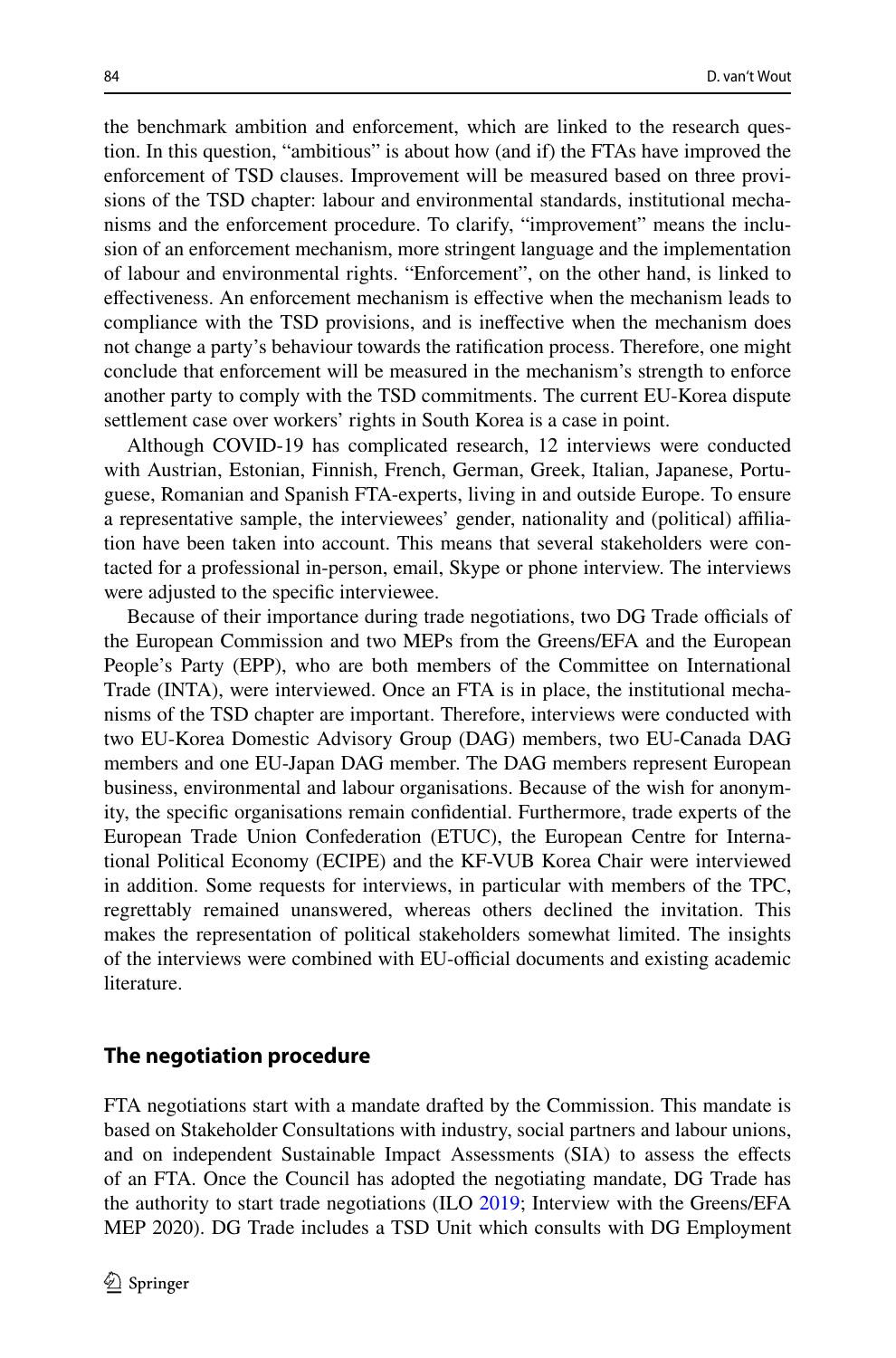for the labour aspect of the TSD chapter and with DG Environment and DG Climate Action for the environmental elements (Interview with ETUC 2020).

The Commission uses a template during the negotiation process. However, "since an agreement is a bilateral outcome, it can difer" (Interview with EU Commission DG Trade official 2020), no-one is forced to sign it; therefore, the negotiation procedure can take lengthy (Interview with EU Commission DG Trade official 2020). Its success depends on well-informed negotiators and the parties' red lines. Based on an ofensive and defensive list of interests, both parties will require give-and-take (Interview with member EU-Korea DAG 2020). "Not everyone can be satisfed, but as far as the interests allow this, a win–win principle is always at the fundaments of negotiation strategies" (Interview with EPP MEP 2020). After each negotiation round, the European Parliament's INTA and the Council's TPC are briefed (European Commission, [n.d](#page-16-5)).

Industry tries to infuence the negotiation procedure at various stages. Prior to the negotiations, stakeholder consultations are essential. During the negotiations, industry can either contact politicians who in turn brief their representatives in the TPC or INTA's members consult with "stakeholders from the civil society side, as well as the industry and business actors [which] can substantially infuence the negotiations" (Interview with EPP MEP 2020).

When the fnal text of the FTA is ready, the Commission has to formally ask the Council to sign, apply and conclude the agreement. Some FTAs, like CETA, are considered mixed agreements, consisting of both EU and national competences. In this case, the EU and its Member States can decide to provisionally apply the FTA. Only the features relating to EU competences will be provisionally applied, whereas all Member States' signatures are required for the full application of the agreement. If the Council approves the content, the agreement will be sent to the INTA Committee (Interview with EPP MEP 2020; Van der Loo and Wessel [2017\)](#page-17-4). Within INTA, one of its members will draft a report to advise the other members. After approval by INTA's members, the report will be put on the agenda of the Parliament's plenary session where the MEPs have to give their consent to the FTA. Once the MEPs and Member States have given their approval, the FTA takes full effect (European Commission, [n.d\)](#page-16-5).

### **Comparative analysis**

This section compares the TSD chapters from the EU-Korea FTA, CETA and JEFTA. Three elements will be analysed: the labour and environmental provisions, the institutional mechanisms and the enforcement procedure.

Before the EU-Korea FTA of 2011, the EU's regulation on trade and labour/ environment in FTAs was limited to general exceptions clauses based on Article 36 TFEU: "The provisions of Articles 34 and 35 shall not preclude prohibitions or restrictions on imports, exports or goods in transit justifed on grounds of public morality, public policy or public security; the protection of health and life of humans, animals or plants [...]". The EU-Korea FTA focused primarily on tariffs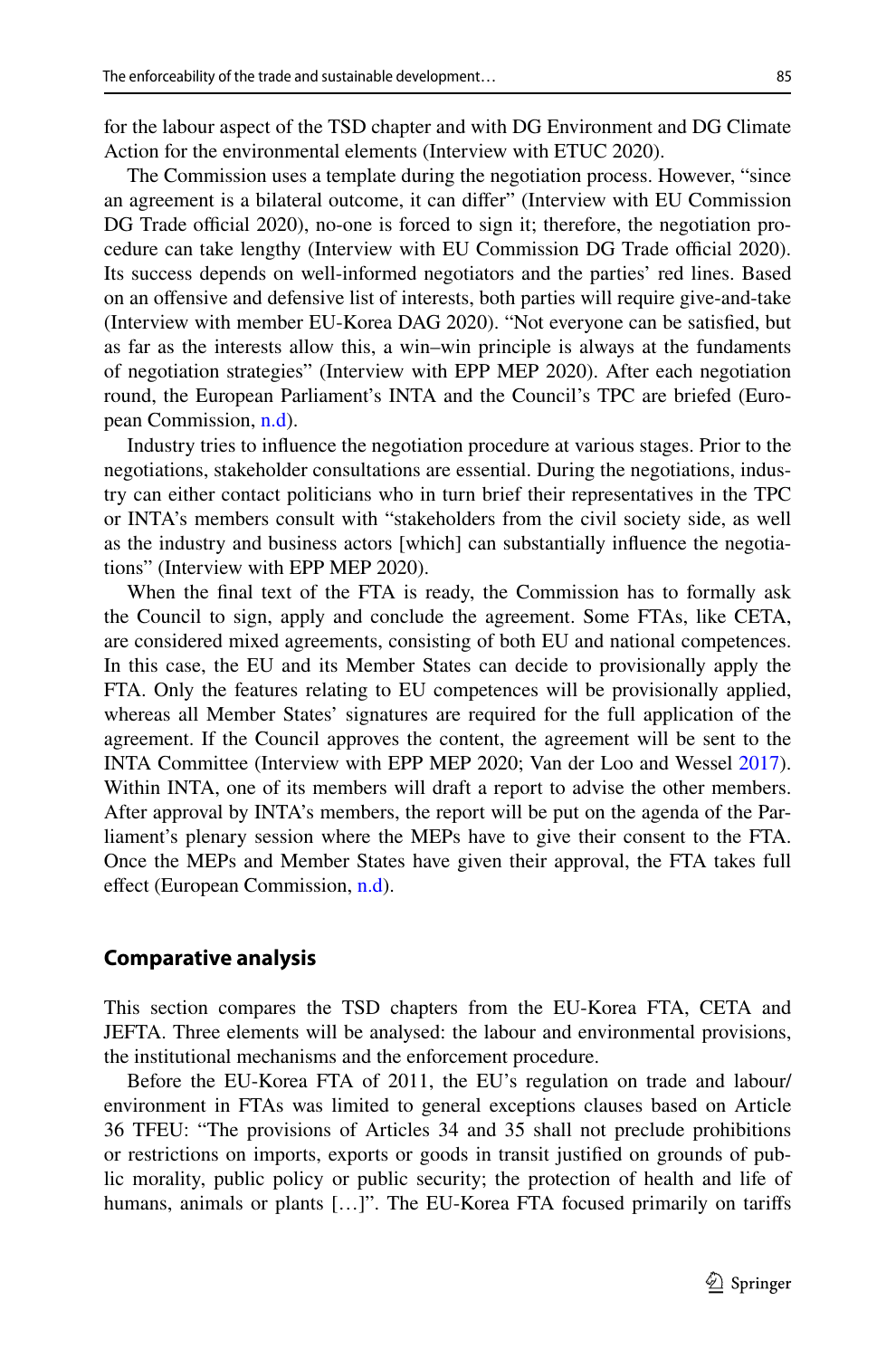rather than on labour and environmental rights. With both the Sustainable Development Strategy and the Global Europe Strategy adopted in 2006, the EU shifted its trade policy and introduced the TSD chapter in its FTAs (Interview with member EU-Canada DAG 2020b; Durán [2013](#page-15-0); Harrison [2013](#page-16-6)). "Trade has moved from being free, to being free and fair and subsequently to being free, fair and sustainable" (Interview with EPP MEP 2020). The chapter "is part of an FTA but outside its traditional field", the DG Trade official  $(2020)$  added. Over years, it has become stronger as it has gained more importance. However, this also depends on the partner's willingness, the DG Trade official (2021) stated.

Compared with the EU-Korea TSD chapter, chapters of recently concluded FTAs have been broadened by themes such as labour inspection, occupational health and safety, and working conditions (EU Commission services [2018\)](#page-15-3). "Having health and safety issues in the TSD chapter [is something] which we defnitely have to welcome" (Interview member EU-Japan DAG 2020). However, whereas CETA includes *maintaining a system of labour inspection in accordance with its international commitments aimed at securing the enforcement of legal provisions relating to working conditions and the protection of workers which are enforceable by labour inspectors* (Article 23.5.1), JEFTA merely refers to 'inspections' in another chapter (Article 18.13).

The EU-Korea DAG member (2021) emphasised that the TSD chapter is not taken seriously. The chapter is short and its focus is on trade. Under the pressure of NGOs, the TSD chapter provides environmental commitments. However, the EU-Korea DAG member (2021) "would have expected from the EU to take a much broader role in climate policies". This might change with the European Commission's current focus on green issues.

#### **Labour and environmental commitments**

The frst clauses which can be compared are the labour and environmental commitments. Since 2008, EU's FTAs include the ILO Core Labour Standards (Van den Putte and Orbie [2015](#page-17-2)). The eight fundamental ILO Conventions have been merged under four areas:

- 1. Freedom of association: Forced Labour Convention (No. 29) and Freedom of Association and Protection of the Right to Organise Convention (No. 87);
- 2. Forced Labour: Right to Organise and Collective Bargaining Convention (No. 98) and Equal Remuneration Convention (No. 100);
- 3. Discrimination: Abolition of Forced Labour Convention (No. 105) and Discrimination (Employment and Occupation) Convention (No. 111);
- 4. Child Labour: Minimum Age Convention (No. 138) and Worst Forms of Child Labour Convention (No. 182) (ILO [n.d.-a\)](#page-16-7).

The ILO Conventions are the EU's minimum standards, the DG Trade official (2021) explained. The TSD chapters include four ILO Conventions: Nos. 98, 105, 111 and 182. In the three FTAs compared, all parties commit to respect, promote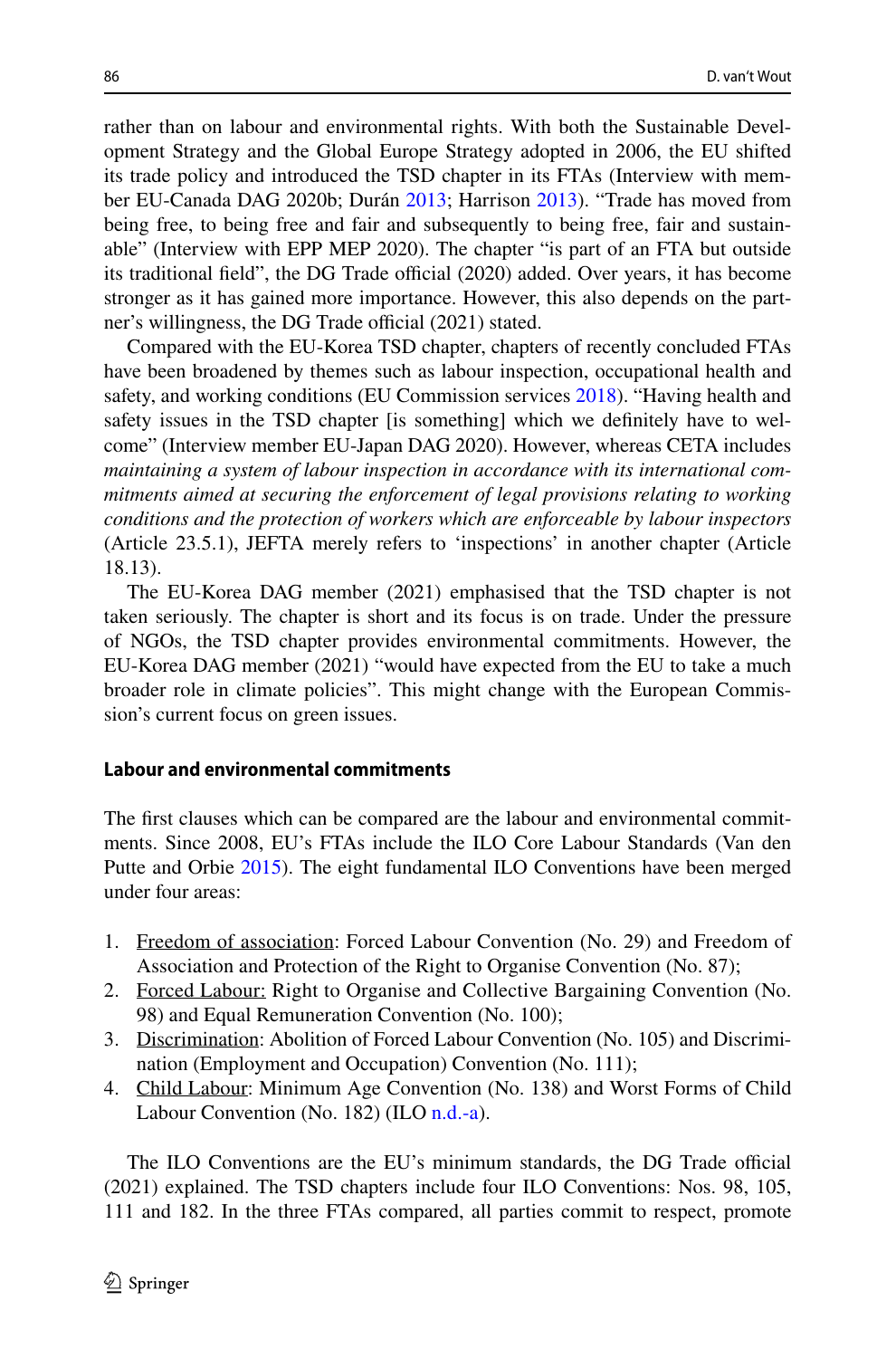and realise the fundamental rights in their laws and practices. The EU-Korea FTA states: *The Parties will make continued and sustained eforts towards ratifying the fundamental ILO Conventions as well as the other Conventions that are classifed as 'up-to-date' by the ILO* (Article 13.4.3). JEFTA, moreover, highlights: *Each Party shall make continued and sustained efforts on its own initiative to pursue ratification of the fundamental ILO Conventions and other ILO Conventions which each Party considers appropriate to ratify* (Article 16.3.3). The language, thus, has become stronger. Whereas the EU-Korea FTA contains soft-law language where the parties *will make* efforts towards ratifying the Conventions, under JEFTA each party *shall make* these efforts. However, the latter agreement mentions explicitly continuing ILO eforts *on its own initiative […] which each Party considers appropriate to ratify* (Article 16.3.3), weakening the article's strength. Thus, the FTA does not compel the parties to ratify the Conventions, but merely stresses their commitment. This is clear in the case of Korea and Japan.

South Korea has not yet ratifed ILO Conventions Nos. 98 and 105. Japan has not ratifed No. 105 either and also needs to ratify No. 111 (Chowdhry et al. [2018\)](#page-15-5). Canada, in contrast, ratifed all Conventions (ILO [n.d.-b\)](#page-16-8). Therefore, CETA's article 23.2 outlines: *each Party shall seek to ensure those laws and policies provide for and encourage high levels of labour protection and shall strive to continue to improve such laws and policies with the goal of providing high levels of labour protection*. Concerning the eight fundamental conventions, only Korea has not yet ratifed Nos. 29 and 87 either, bringing its total score to four unratifed Conventions.

Successful ratifcation and implementation depends on a country's attitude towards labour rights, the organisation of its labour market and its traditional protection (Interview with member EU-Canada DAG 2020a).Whereas the EU-Korea DAG member (2021) underlined the TSD chapter's efectiveness in implementing labour commitments, Hartwell and Movchan [\(2018](#page-16-9)) argue that "the [EU-Korea] FTA can be said to not have had its desired efect of encouraging greater labour rights, as South Korean authorities have behaved the same pre- and post-FTA" (31). Despite various calls, the country did not change its stance (Interview with member EU-Korea DAG 2020). This contravenes the FTA, since *each Party shall seek to ensure that those laws and policies provide for and encourage high levels of environmental and labour protection, consistent with the internationally recognised standards or agreements* (Articles 13.3, EU-Korea FTA). South Korea ratifed its last Convention in 2014, but no fundamental Convention has been ratifed since the EU-Korea FTA has entered into force. In October 2019, its National Assembly proposed to ratify three fundamental ILO Conventions and to reform its labour law. "However, the National Assembly has not taken any formal steps to discuss or vote on these bills, yet" (Interview with EPP MEP 2020). Whereas the KF-VUB Korea Chair (2021) highlighted Korea's political willingness to implement/sign the Conventions, other interviewees claimed that Korea wants to retain the criminal punishment system derived from its National Security Law, violating Convention Nos. 87 and 105. Its 'obstruction of business' law under the Criminal Code, moreover, can be used to fne and imprison trade unions, violating the freedom of association, and bankrupting and frightening South Korean trade unions (ITUC [2020](#page-16-10); Interview with member EU-Korea DAG 2020). In addition, its Trade Union and Labour Relations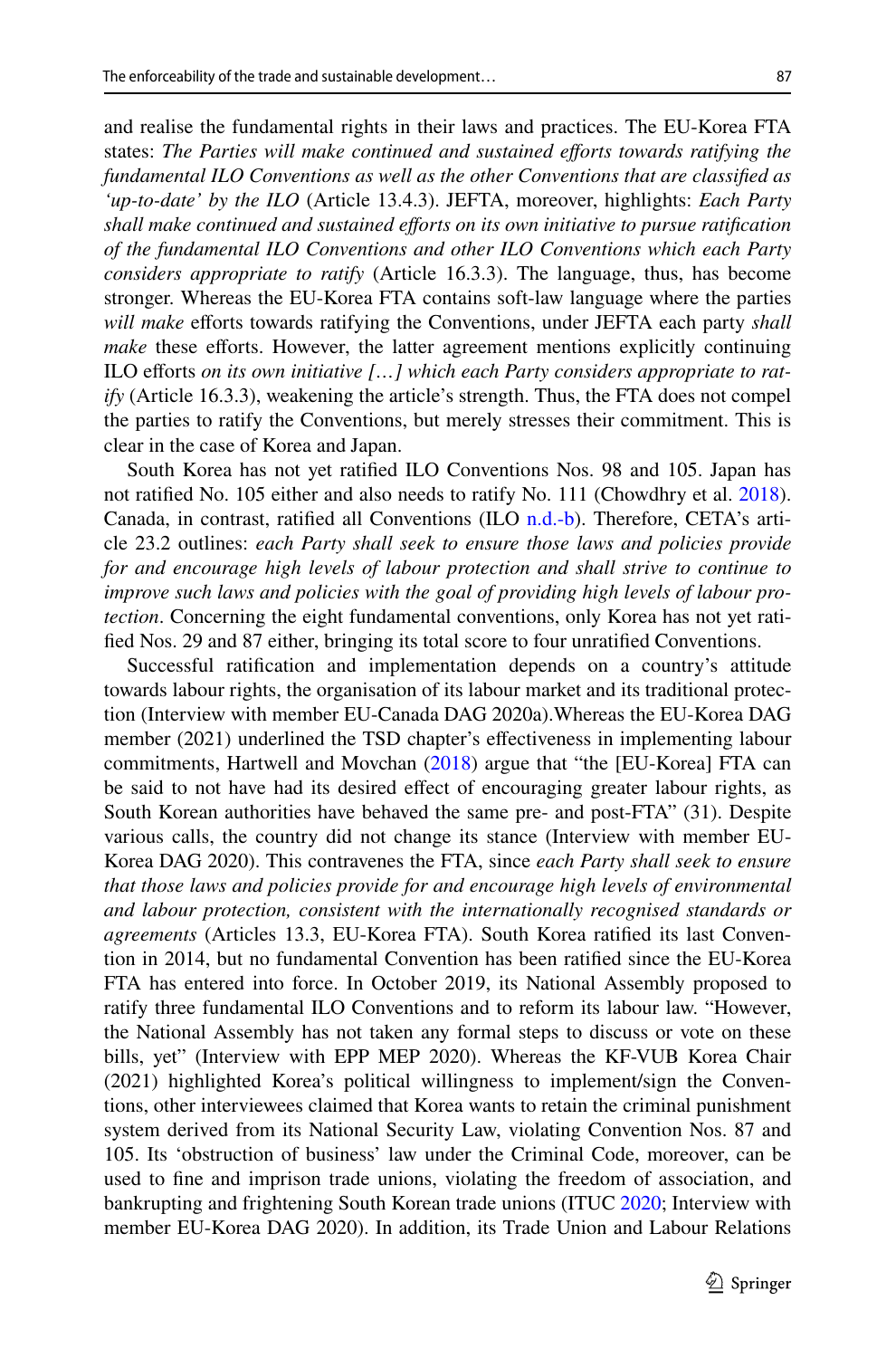Adjustment Act does not recognise the defnition of "worker", self-employed, dismissed and unemployed people. These persons are prohibited from joining a trade union. If they do, the trade union itself will face decertifcation. This Act is in noncompliance with Conventions Nos. 87 and 98, breaching, again, the EU-Korea FTA (ITUC [2020](#page-16-10); Interview with member EU-Korea DAG 2020).

The Korean government was optimistic about the FTA, but "did not intend, by agreeing to [the TSD chapter], to subject their labour laws and policies…to obligations that bear no connection to trade (or investment)" (EU-Korea Panel of Experts [2021](#page-16-11), 16). Korean labour representatives outline that the current government is not convinced about prioritising the Conventions (Harrison et al [2019\)](#page-16-1). The EU-Korea DAG member (2021) and the KF-VUB Korea Chair (2021), however, underlined the government's preparedness to act and are confdent about the Conventions' implementation. This bodes well.

Aside from the labour commitments, the TSD chapter covers MEAs to fght global environmental challenges (EU Commission services [2018](#page-15-3)). In the EU-Korea FTA, *the Parties reafrm their commitment to reaching the ultimate objective of the United Nations Framework Convention on Climate Change and its Kyoto Protocol […]* (Article 13.5). While the EU-Korea FTA refers to the Kyoto Protocol, CETA mentions *the multilateral environmental agreements to which it is party* (Article 24.4.2). JEFTA states on the contrary: *The Parties reafrm their commitments to efectively implement the UNFCCC and the Paris Agreement […]* (Article 16.4.4). Although Canada and South Korea also signed the Paris Agreement, only JEFTA mentions it. Canada withdrew from the Kyoto Protocol in 2011 and the 2015 Paris Agreement entered into force after CETA was signed. Nevertheless, the CETA Joint Committee, composed of Canada's Minister for International Trade and a European Commission's trade representative, have recommended the Paris Agreement's inclusion in CETA (European Commission [2018a](#page-16-12)). Remarkably, a consolidated CETA is unavailable.

"Since the entry into force of the Paris Agreement there has been a diferent, enhanced substance in the TSD chapters […]" (Interview with EPP MEP 2020). Recent FTAs like CETA and JEFTA include more detailed environmental provisions and, therefore, "reaffirm a shared commitment to the effective implementation of the Paris Agreement [and] commit the parties to close cooperation in the fght against climate change […]" (EU Commission services [2018](#page-15-3), 10). Both FTAs include paragraphs on *Sustainable management of forests and trade in timber and timber products* and *Trade and sustainable use of fsheries resources and sustainable aquaculture* (Articles 16.7/16.8, JEFTA). JEFTA also includes an article on *Biological diversity*, referring to the Convention on Biological Diversity and the Convention on International Trade in Endangered Species of Wild Fauna and Flora (Article 16.6). The latter Convention is also cited in CETA. In the article on *Trade in fsheries and aquaculture products* (Article 24.11), CETA indicates sanctions to adopt or maintain efective surveillance measures; this is omitted in JEFTA.

There is little evidence that the EU-Korea FTA afects the Korean environmental progress. The EU-Korea DAG member (2021) thought that COVID-19 prompted Korea's environmental policies, not the TSD chapter. The agreement merely commits parties to perform through the MEA; therefore, environmental improvements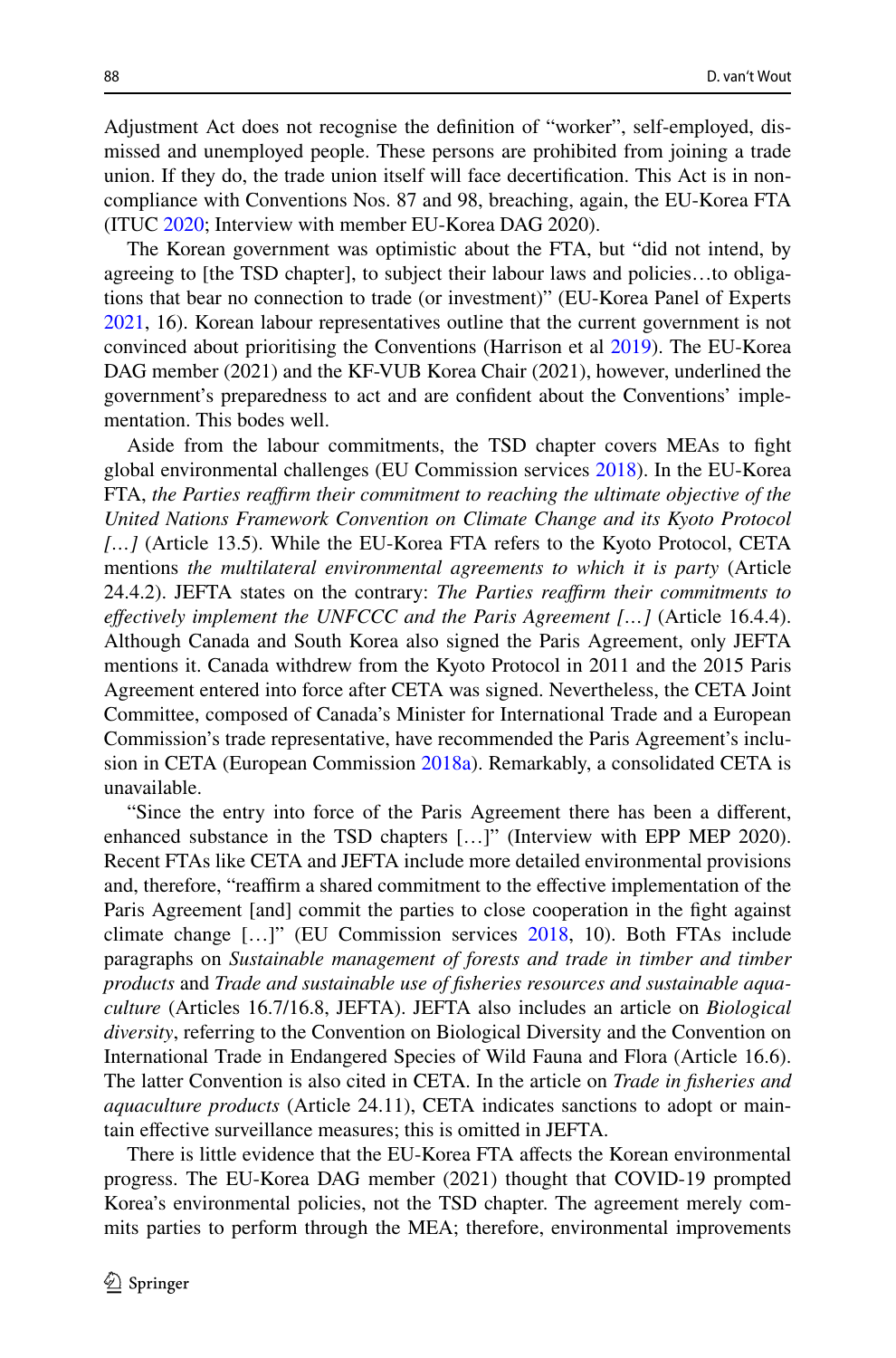are secondary. Although not further explained, Hartwell and Movchan [\(2018](#page-16-9)) emphasise that the environmental clauses did not improve nor afect the environment due to increased trade. Whereas the business sector confrms this, civil society organisations highlight the negative impacts regarding water, energy use and air pollution (European Commission [2017](#page-16-13)). Concerning CETA, the Commission states that both parties reafrmed the environmental commitments and will not lower them, whereas CETA-opponents express the negative efects of the dispute settlement mechanism on environmental standards (Hartwell and Movchan [2018](#page-16-9)). This debate is similar for JEFTA. Although article 16.4.2 underlines the *commitment to efectively implement in its laws, regulations and practices the multilateral environmental agreements to which it is party*, Japan does not deliver on the Paris Agreement's commitments. "It does not materialise yet on what they are doing" the EU-Japan DAG member (2020) stated. The interviewee of the EU-Japan DAG (2020) feared Japan "will become a repetition of Korea [because the EU has] not insisted before the conclusion of the agreement that Japan delivers on that ratifcation". The EPP MEP (2020) stated, on the contrary, that during the negotiations, "there was much pressure to ratify additional ILO core conventions, and a related timetable here by the Japanese government played an important role in the conclusions of the negotiations". Japanese trade unions have raised the issue, but the country has still not delivered on its commitments. Whereas the EU-Japan DAG member (2020) aimed for "a common pre-conditionality before the fnal signing and conclusion of the agreement", the DG Trade official  $(2021)$  was clear that not signing the Paris Agreement implies no FTA with the EU.

But why did Korea and Japan not sign Convention No. 105, for instance? Both do not use forced labour nor the intention to introduce it. Changing their domestic legislation is, therefore, unnecessary. The EU should defne its intention and the remedy it seeks. The TSD chapter is not an incentive for compliance, the ECIPE interviewee (2021) continued: The EU's normative powers are limited, hence direct engagement and political dialogue are more efective (Interview with ECIPE 2021). This statement contradicts most interviewees who support the chapter and compliance with its commitments.

### **Institutional mechanisms**

As the second comparative element, the institutional mechanisms oversee the implementation of the TSD chapter, i.e. the Committee on Trade and Sustainable Development (TSD Committee), DAG and Civil Society Forum. The TSD Committee is the FTA's governmental body. While the EU-Korea FTA requires *senior officials from within the administrations of the Parties* (Article 13.12.2), CETA refers to *high level representatives responsible for matters covered by this Chapter* (Article 22.4.1). JEFTA, on the contrary, does not even specify its members. Nevertheless, DG Trade represents the EU. The TSD Committee reviews and monitors the chapter's implementation and operation and prepares the meeting between the EU Trade Commissioner and the partner's Trade Representative. After a TSD Committee meeting, the DAGs will be debriefed (Interview with member EU-Canada DAG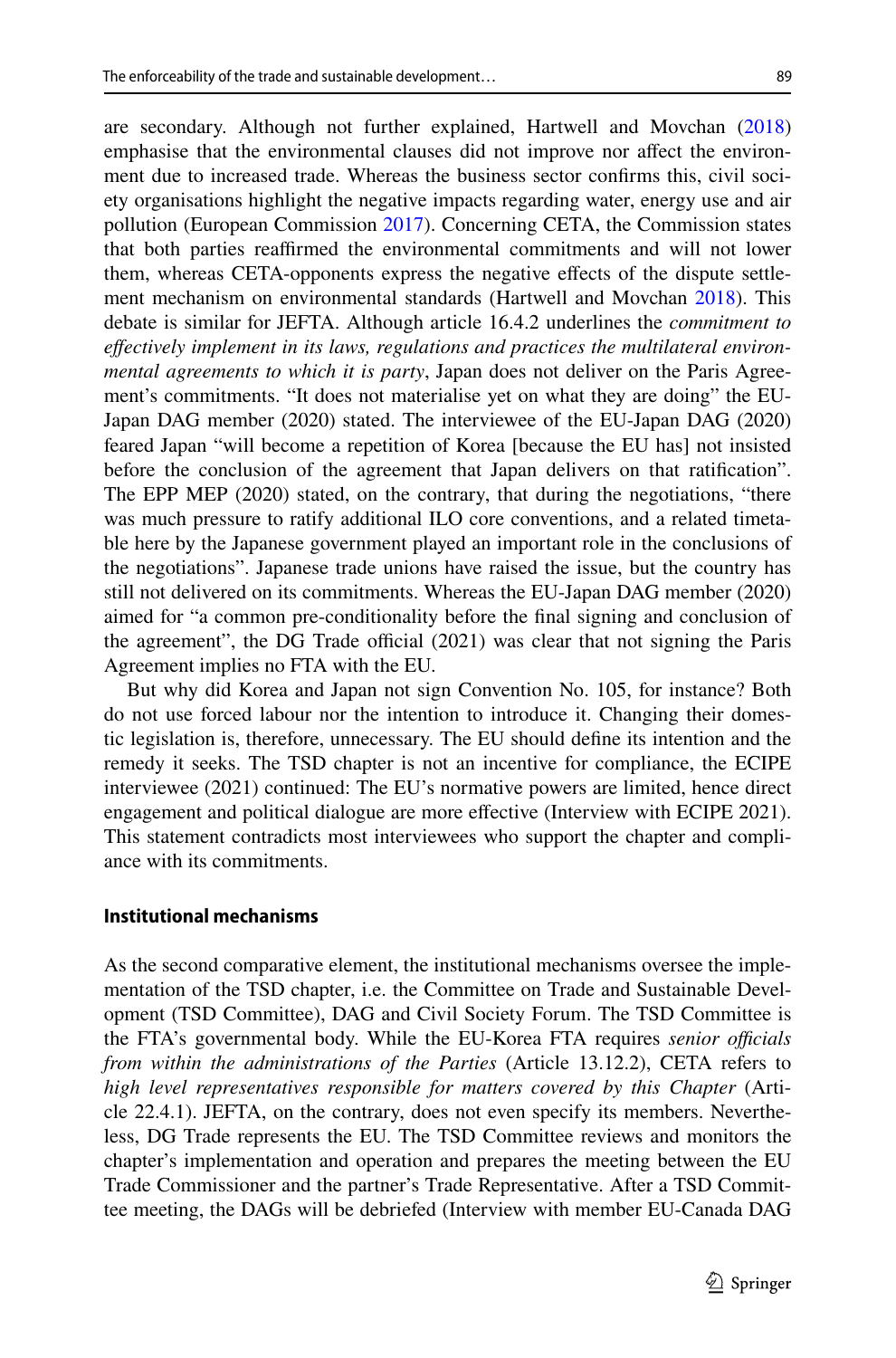2020a; Interview with ETUC 2020). Whereas the EU-Korea FTA provides a limited article on this mechanism, CETA and JEFTA-texts are more extensive. Concerning public involvement, however, JEFTA merely mentions *interacting with civil society on the implementation of this Chapter* (Article 16.13.2). CETA, meanwhile, is more specifc: *Each regular meeting or dedicated session of the […]* [TSD Committee] *includes a session with the public to discuss matters relating to the implementation of the relevant Chapters* (Article 22.4.4).

Aside from the TSD Committee, *each Party shall establish a Domestic Advisory Group(s) on sustainable development (environment and labour) with the task of advising on the implementation of this Chapter* (Article 13.12.4, EU-Korea FTA). The EU-DAG consists of civil society groups related to labour and environment: the employers/industry group, trade unions representing the workers group and the interest group. This format is common in the EU but unknown in partner countries, which use diferent formats like separate labour and environmental groups. The EU-DAG, on the contrary, combines these two groups because social partners and environmental issues are intertwined. The EU-DAGs are managed by the European Economic and Social Committee and meet two/three times a year. Once a year, a DAG-to-DAG joint meeting between the DAGs of the EU and its trade partners takes place to discuss the implementation of the TSD chapter and draft a joint declaration with recommendations to the TSD Committee (Interview with member EU-Canada DAG 2020a; Interview with ETUC 2020). Additionally, a Civil Society Forum between the DAGs and civil society organisations will be organised to *conduct a dialogue encompassing sustainable development aspects of trade relations between the Parties* (Article 13.13.1, EU-Korea FTA).

Nonetheless, one DAG-to-DAG joint meeting per year is inadequate, the EU-Korea DAG member (2021) stated. The DAGs are unaware of domestic developments such as labour rights. Korean DAGs argue there is a one-way relationship; Europeans are uninterested in South Korean issues (Smith et al [2020\)](#page-17-5). Moreover, mistrust exists between business representatives (employers) and trade unions (employees), which have diferent mindsets (Interview with member EU-Korea DAG 2021). This might explain the difficulties in forming the DAGs.

The parties may use *new or existing domestic advisory group or groups on economic, social and environmental issues related to this Chapter* (Article 16.5.1, JEFTA). Although CETA also mentions this, the EU-Korea FTA's article is limited. Perhaps this caused confusion about the Korea-DAG's membership (Interview with member EU-Canada DAG 2020a). South Korea was unfamiliar with civil society inclusion on a governmental level. Initially, the country refused this proposal. The EU therefore reduced the number of civil society representatives involved (Smith et al [2020\)](#page-17-5). This shift affected the nature of civil society representation. Nearly half of these representatives are academics. "The issue with academics is that they speak for themselves", while the DAG should provide political representation of various interests, the EU-Korea DAG member (2020) claimed. Composing the Canadian DAG was also difficult, consisting of a labour DAG made up of trade unions, employers and academics, and an environmental DAG comprised of environmental organisations and academics (Interview with member EU-Canada DAG 2020a). Similar to the Canadian case, the Japan-DAG is divided into a labour and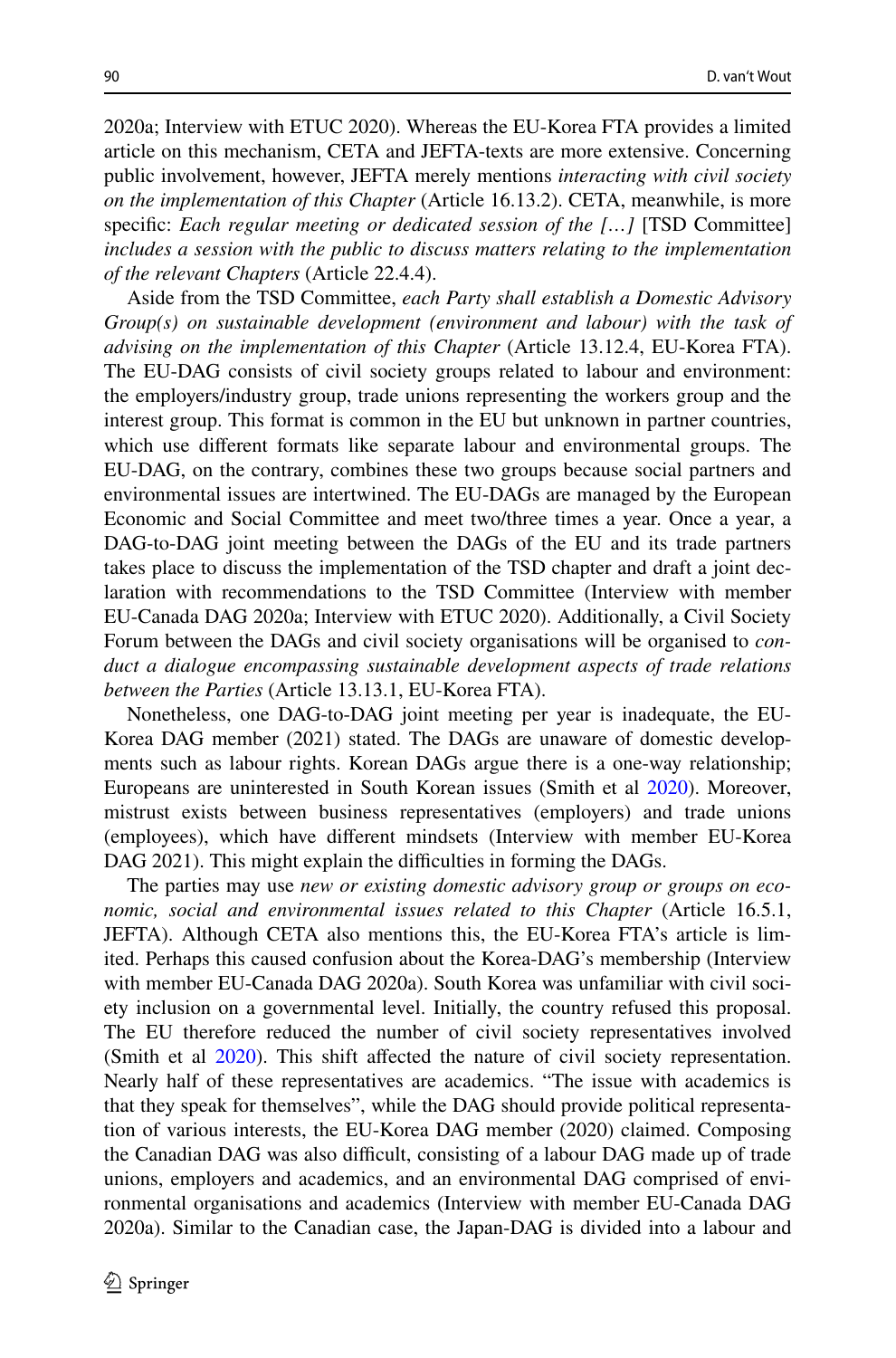an environmental group. Since the Japan-DAGs use the Labour and Environmental Councils (compromising over 100 members), its members are unknown to the EU-DAG members, complicating cooperation (Interview with member EU-Japan DAG 2020).

In spite of this, the DAGs importance and strength have increased. For instance, the Canadian government shared their behind closed doors proposal for CETA on a confdential basis among both DAGs (Interview with member EU-Canada DAG 2020a). Moreover, the EU-DAGs urged the Commission to broaden their monitoring scope since the whole of the FTA touches sustainable development. This will be introduced from the EU-Mexican FTA onwards (Interview with member EU-Canada DAG 2020a; Interview with EU Commission DG Trade official 2020). Monitoring the chapter is a difficult process (Interview with member EU-Canada DAG 2020a). Therefore, the Greens/EFA MEP (2020) suggested fnancial and administrative support for the DAGs. Strengthening institutional mechanisms is also in line with a Commission Staff Working Document (European Commission [2019d](#page-16-14)).

The changes in the institutional mechanisms are thus limited. Besides widening its scope, the DAG experienced no major improvements between the three FTAs. The EU-Japan DAG member (2020) thought the institutional mechanisms should intensify cooperation to achieve the best result. However, South Korean interviewees argue that the best outcome cannot be achieved through the institutional mechanisms, especially when it concerns non-compliance with the Conventions. Various European Trade unions and NGOs agree, claiming the inefectiveness of intergov-ernmental dialogues (Harrison et al [2019](#page-16-1)).

#### **Enforcement procedure**

The third comparative element is the highly criticised enforcement procedure of the TSD chapter. *The provisions of this Chapter shall not be subject to* [the general] *dispute settlement* (Article 16.17, JEFTA). Instead, government consultations and a panel of experts are to be set up. "This is a political choice", the Greens/EFA MEP  $(2020)$  stated. The EU official  $(2020)$  clarified, "it is the nature of this chapter to deal with it this way". "This has to do with legal provisions and diferent jurisdictional contexts in diferent target states", the EPP MEP (2020) added.

This section will focus on the ongoing dispute settlement over Korea's workers' rights. To date, Canada and Japan have not had any disputes with the EU. This is the frst time the EU has taken steps in its enforcement procedure. The panel's hearing was in November 2020, after which it published the report in January 2021.

In the frst stage of the enforcement procedure, the concerned party seeks government consultations by *delivering a written request to the contact point of the other Party* (Article 13.14.1, EU-Korea FTA). Therefore, on 17 December 2018, the Commission contacted the South Korean government: "Korea commits to respect, promote and realise, in its laws and practices, the principles concerning the fundamental rights, namely the freedom of association and the efective recognition of the right to collective bargaining, in accordance with the obligations deriving from membership of the ILO and the ILO Declaration on Fundamental Principles and Rights at Work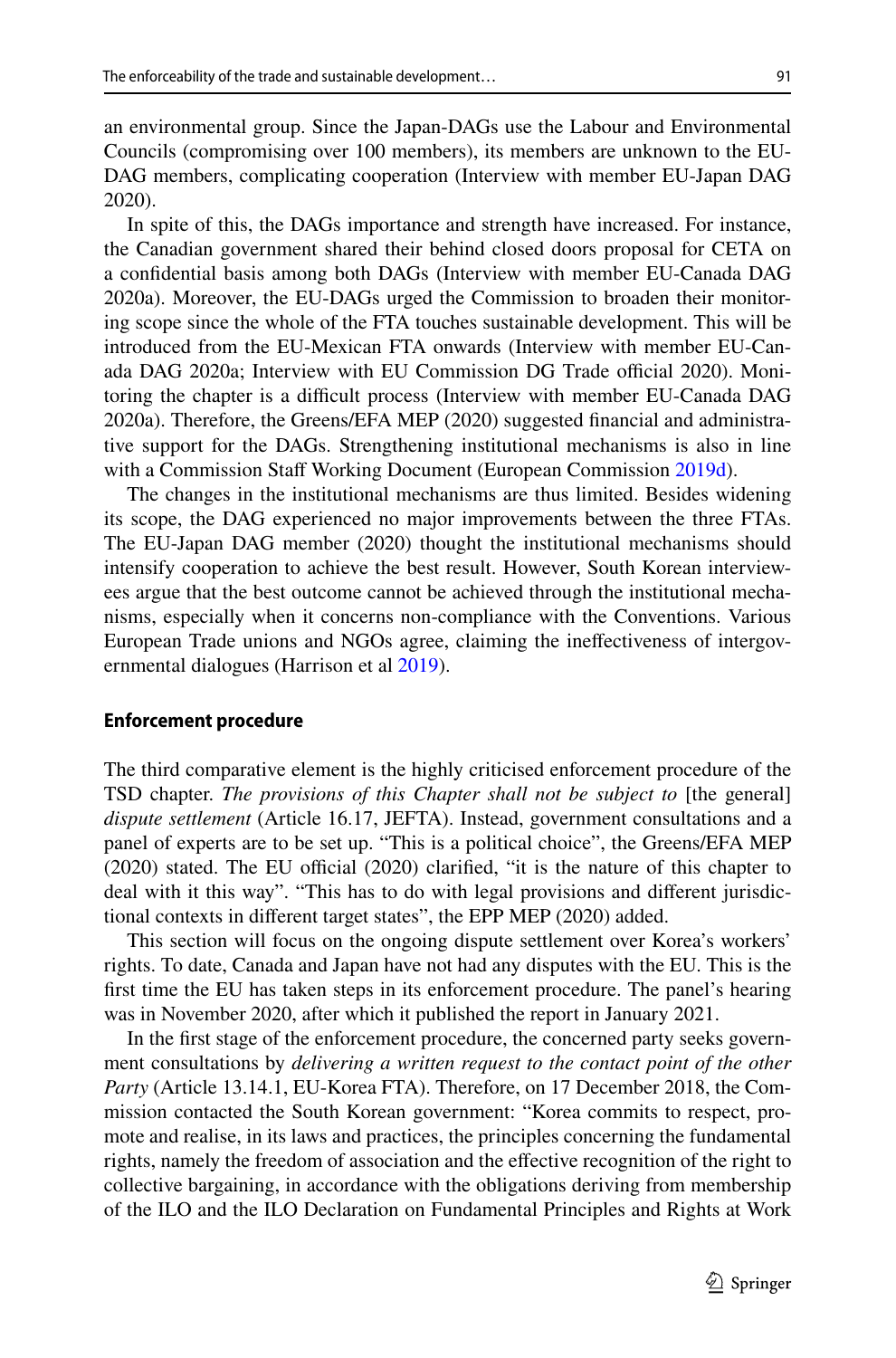and its Follow-up" (European Commission [2018b\)](#page-16-15). However, Korea's measures are inconsistent with these obligations. Hence, government consultations started on 21 January 2019 but "did not lead to the matters being satisfactorily addressed" (European Commission [2019c\)](#page-16-16). Therefore, *the party may, 90 days after the delivery of a request for consultations under Article 13.14.1, request that a Panel of Experts be convened to examine the matter […]* (Article 13.15.1). Whereas CETA also refers to 90 days, JEFTA allows this *no later than 75 days* (Article 16.18).

The interviewees are content with the Commission's decision. For 8 years, the EU-Korea DAG tried to convince the EU to start the enforcement procedure. South Korea "is actually not making any progress"; either in the ratifcation of the four ILO Conventions or in the implementation of the eight fundamental ones (Interview with member EU-Korea DAG 2020). However, it is a sensitive topic, the DG Trade official  $(2021)$  explained. While Korean employers disregard the ILO rules and were dissatisfed with the procedure, trade unions welcomed it (Interview with member EU-Korea DAG 2020).

Yet, there was one concern. During the negotiation process, both parties vowed to *agree on a list of at least 15 persons with expertise on the issues covered by this Chapter* (Article 13.15.3, EU-Korea FTA). When a panel is formed, a neutral chair as well as a European and Korean expert need to be chosen as panellists (Interview with the Greens/EFA MEP 2020). Nevertheless, various interviewees criticised the panel system. The panel of expert's report shows that both panellists are Professors of Law (2021). While it is compulsory in the US, the EU disregarded the DAG's request to select a labour panellist (Interview with member EU-Korea DAG 2020; ILO [2019](#page-16-4)). This is also ill defned in the FTAs, as only CETA mentions individuals that have *specialised knowledge or expertise in labour law […]* (Article 23.10.7). The DG Trade official (2020) could not explain the panellists' selection process since the interviewee was unfamiliar with this procedure. Nevertheless, the interviewee thought, but was uncertain, that "when there is a case and the list does not provide a suitable person, other experts will be identifed."

One hundred eighty days after the panel's establishment, both CETA and JEFTA require to *make the fnal report publicly available* (Article 23.10.11, CETA; 16.18.5, JEFTA). In Article 13.15.2 of the EU-Korea FTA, however, an interim report is not mentioned, nor making the outcome publicly available. Under this article, the report of the EU-Korea panel should have been published in March 2020. Due to COVID-19 its hearing, however, was postponed to November 2020, the report to be published in January 2021. Whereas the EU-Japan DAG member (2020) was concerned about the subsequent outcome, the DG Trade official  $(2020)$  was confident: the report will propose a way forward, he felt. The report's efectiveness, and Korea's behaviour, will be monitored by the TSD Committee (Article 13.15.2, EU-Korea FTA) in an unknown timeframe.

Most interviewees were dissatisfed with the current enforcement procedure as "the package is not complete" (Interview with member EU-Japan DAG 2020). In January 2020, the EP adopted a resolution on the European Green Deal, ensuring "that all international trade and investment agreements include strong, binding and enforceable sustainable development chapters […] that fully respect international commitments […]" (European Parliament [2020,](#page-16-17) 23). Since this precludes already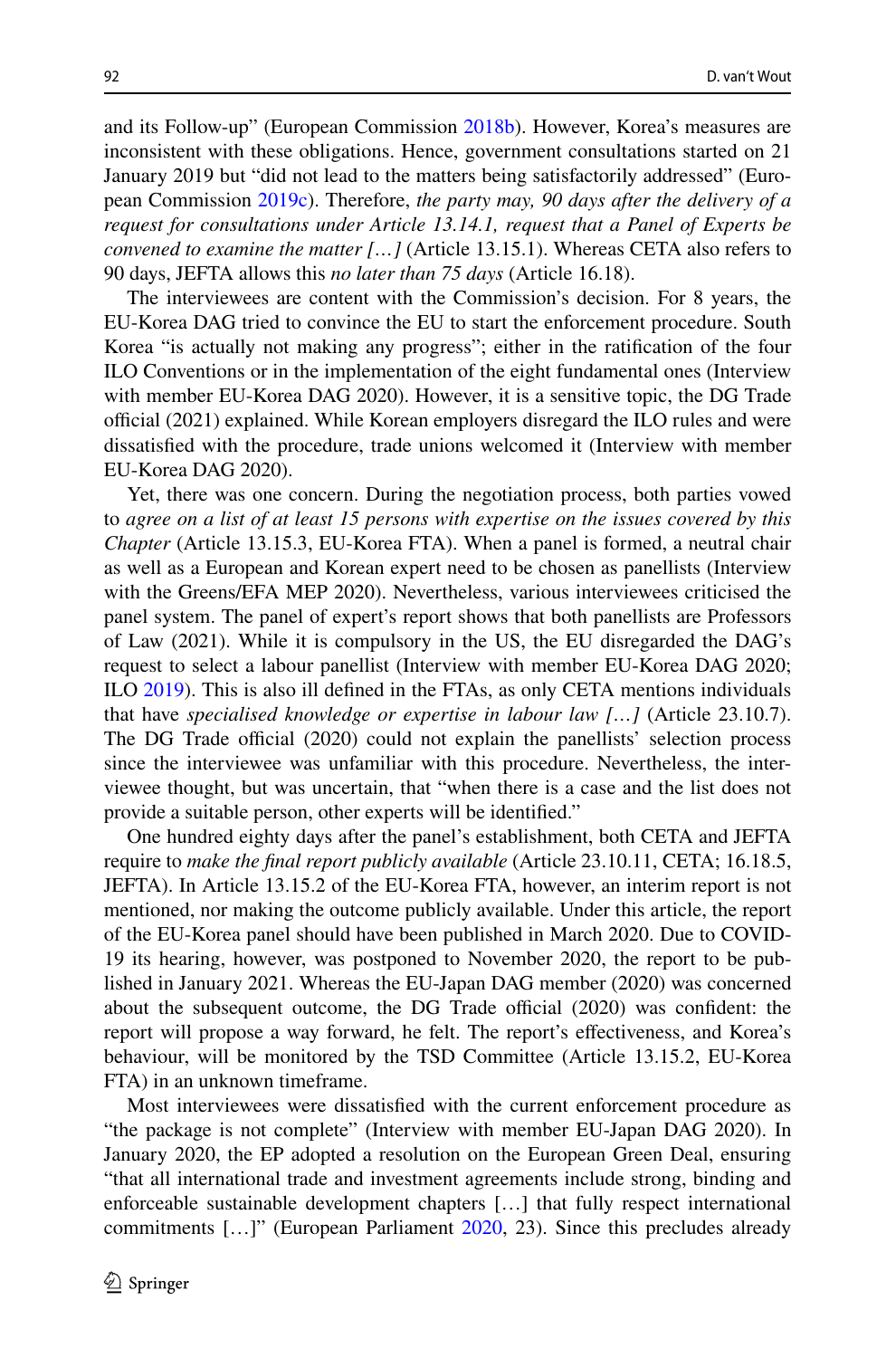concluded FTAs, the Greens/EFA MEP favours a review of all existing FTAs to include TSD chapters (2020). However, one interviewee compared the reopening of an FTA with opening a pandora's box. When it concerns a mixed agreement, all Member States would have to ratify the agreement again (Interview with ETUC  $2020$ ). The DG Trade official  $(2020)$  was uncertain as to whether the Commission would want to revise an agreement.

To strengthen the chapter, six interviewees proposed sanctions. During the CETA negotiations, Canada pushed for the inclusion of sanctions, something which is at odds with the EU's interests. Canada did agree with the current mechanism because something is better than nothing (Interview with ETUC 2020), but its position to include sanctions still stands. During the TSD Committee of November 2019, Canada proposed a voluntary but binding arbitration mechanism. If the current procedure does not lead to any progress, both parties will have to agree on binding arbitration. To avoid reopening of the chapter, the enforcement mechanism can be included as a side protocol (Interview with member EU-Canada DAG 2020a).

Nevertheless, the Commission maintains a contrary position. The EU-Canada DAG member (2020) said in frustration: "Of course we have not seen any problems arising yet, but it does not mean that they will never arise. So, it is kind of a like the chicken or egg debate, who was coming frst? […] Do we need violations frst and then we  $[\dots]$  try to see how we can solve them" or is it more convenient to have a mechanism in place when such violations occur? If CETA included sanctions, the FTA could have served as a blueprint for future agreements (Interview with ETUC 2020). It would also beneft Canada since the exclusion of sanctions weakens its own negotiation position with other countries (Interview with member EU-Japan DAG 2020).

Besides this proposal, the Greens/EFA MEP (2020) suggested extending the scope of the general dispute settlement mechanism. The Commission's diplomatic and soft powers are essential in infuencing the trading partner, but action plans including timetables should ensure the provisions' implementation (Interview with the Greens/EFA MEP 2020). Another proposal is linked to the previous one and is based on the American model. If the issue cannot be solved by government consultations, a panel of (labour) experts would be convened. The panel would draft an action plan with timetables and ILO recommendations. In the event of non-compliance, sanctions would restore tarifs to the pre-FTA level (Interview with member EU-Korea DAG 2020). The third initiative entails an open complaint mechanism where the DAG could raise issues as well. The panel would provide a roadmap for the violating party. When there is political reluctance to comply, material consequences (i.e. sanctions or suspension of certain preferences) would be applied (Interview with member EU-Canada DAG 2020b).

Other interviewees, however, do not favour sanctions. Sanctions afect diplomacy negatively in negotiations. They "[…] are not proven to bring any added value to the implementation of TSD Chapters. TSD Chapters ought to be platforms for discussion and incentivising factors of progress, not coercive mechanisms that forcefully induce change in target actors", the EPP MEP (2020) argued. The ECIPE interviewee (2021) agreed: sanctions sometimes achieve the opposite efect. South Korea and Japan would probably not even sign an FTA, the KF-VUB Korea Chair (2021)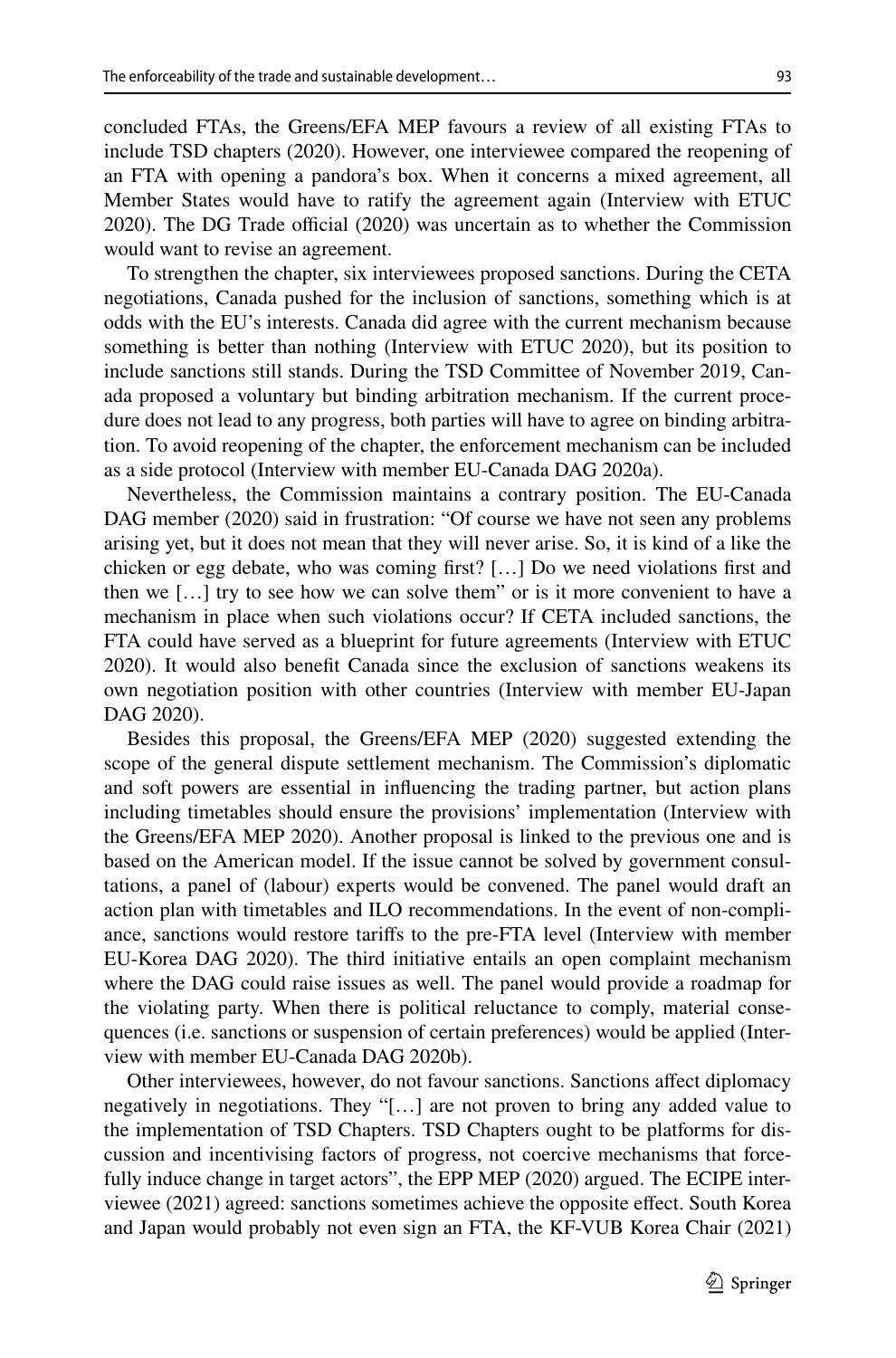said. The EU-Korea DAG member (2021) added, it assumes non-compliance or violation of the FTA by the other party. Therefore, a panel of experts should suffice. Additionally, labour violations are difficult to measure in terms of applying sanctions (Interview with EU Commission DG Trade official 2020).

Due to the EU's high standards, sanctions would only apply to developing countries as the EU cannot force a third party to implement European values/mindset (Interview with ETUC 2020). Therefore, both the EU-Korea FTA and JEFTA aim *[…] to promote sustainable development, and […] not to harmonise the environment or labour standards of the Parties* (Article 16.2, JEFTA), but *[…] environmental and labour standards should not be used for protectionist trade purposes […]* (Article 13.2.2, EU-Korea FTA; 16.3.6, JEFTA). The high standards of the developed West can be interpreted as protectionist for partners like Korea and Japan (Puccio and Binder [2017](#page-17-6)). "How far can we impose obligations to others […]?", the DG Trade official  $(2021)$  wondered. The ECIPE interviewee  $(2021)$  argued that the EU "cannot tell other countries to change their laws […]". In that respect, Korea perceives the panel request as a form of harmonisation (EU-Korea Panel of Experts [2021](#page-16-11)). The country prefers negotiations over enforcement mechanisms (Interview with KF-VUB Korea Chair 2021). Thus, Koreans wonder "why is Europe implementing European standards on Korea?", the EU-Korea DAG member (2021) explained.

To demonstrate sanctions' inefficiency, the Commission refers to the US-Guatemala case. Although the US-Guatemala FTA includes sanctions, the mechanism did not enforce labour rights. In 2008, the US started a case regarding Guatemala's violations of labour rights and subsequently breaching their FTA (Hradilová and Svoboda [2018\)](#page-16-3). Under the FTA, the violation should afect trade, but "it was not a matter relating to the trade agreement, it was an internal matter" (Interview with ETUC 2020). Guatemala did enforce its labour legislation inefectively, but this did not afect trade (Smith et al [2020\)](#page-17-5). Therefore, the case is seen as a US failure. However, in line with the US argument, the ETUC interviewee (2020) claimed that the "problem was in the way the provisions were written back at the time". During the EU-Korea panel of experts' hearing, Korea also referred to the US-Guatemala case to illustrate "[…] that the failure to comply or enforce labour laws does not necessarily and automatically result in trade diversions or distortions or afect trade fows" (EU-Korea Panel of Experts [2021,](#page-16-11) 17). Nevertheless, the context difers. Whereas the US-Guatemala case refers to the failure of enforcing labour laws, the EU Panel Request does not mention this at all. Instead, the EU-Korea panel of experts insists that Korea adjusts its labour laws and ratifes the ILO Conventions (European Commission  $2021$ ). It remains to be seen whether this decision is sufficient or a stronger chapter is needed.

Rather than strengthening the TSD chapter, former Trade Commissioner Malmström focused more on an attitude of "I want to deliver as many agreements as possible", asserted the EU-Japan DAG member (2020). Today, however, "the EU is putting more emphasis on the sustainability of trade practices", the EPP MEP (2020) highlighted. Since July 2020, Dennis Redonnet has been appointed the EU's Chief Trade Enforcement Officer, monitoring and improving FTAs' compliance. In contrast to the DG Trade official  $(2020)$ , the DG Trade official  $(2021)$  revealed that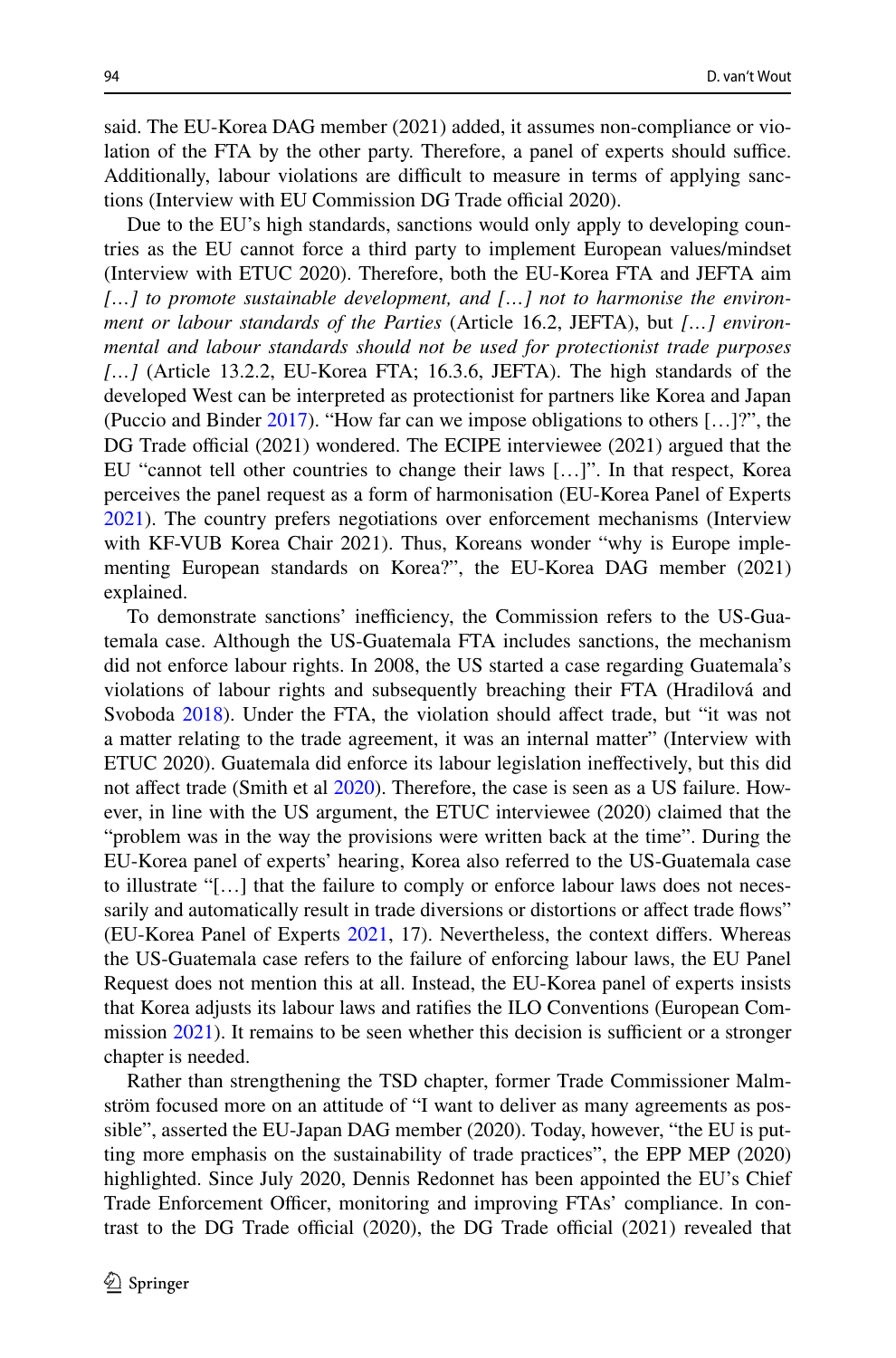the Commission is developing an assertive TSD chapter. Whether the chapter will strengthen its current dispute settlement procedure or become part of the general one remains to be seen. A further course of action might be to accelerate or delay the liberalisation of products based on the implementation of obligations. Although discussions are still ongoing, sanctions are not excluded. This is an interesting development that will afect future FTAs.

## **Conclusion**

Until the Commission reveals its new enforcement plans, it can be said that Europe has not become more ambitious in enforcing its TSD chapter. Although the chapter includes stronger language and up-to-date labour and environmental commitments, it also provides opportunities to avoid obligations. This weakens the chapter's strength. The chapter merely includes the existing commitments of the parties but lacks the provision of an additional tool to have these implemented. The FTAs have widened their environmental scope; however, this does not make them more "climate proof", as the Greens/EFA MEP (2020) claimed. The TSD chapter and environmental provisions are not a good combination. "If it does not work one time on labour, it does not work ten times on environment" (Interview with member EU-Korea DAG 2020). Unlike the ILO, there is no international instrument that outlines which environmental measures a state should take in a certain situation. "The same approach will be explored in the case of MEAs" (EU Commission services [2018,](#page-15-3) 5). But so far, nothing has changed.

The enforcement procedure did not change over the years. Even though the panel of experts' report requests South Korea to implement the ILO Conventions, its efectiveness will only be visible once the recommendations are followed up. It remains unclear why the Commission waited 9 years. This is exactly the reason why most interviewees expressed frustration: the TSD chapter is unimportant for the Commission; the chapter is merely included to have a good appearance worldwide, but in reality, the Commission does not care about workers; and "the EU's behaviour when it comes to the Trade and Sustainable Development chapter is [...] hypocritical" (Interview with member EU-Korea DAG 2020). The interviewees therefore advocate an enforcement mechanism. Although the DG Trade official (2020) criticised enforcement mechanisms and expressed the impracticability of projecting European standards on partner countries, the DG Trade official (2021) revealed the Commission's willingness to fnd a new approach. Covering the TSD chapter under the general dispute settlement, providing sanctions or accelerating trade liberalisation are under discussion. Furthermore, the Commission has promised to expand the DAG's scope; however, the lack of human and fnancial resources will complicate monitoring.

To conclude, the panel's efectiveness and the European Commission's more assertive approach are still work in process and, therefore, not yet measurable. Further research is recommended on how to quantify non-compliance in the context of the TSD chapter, especially since enforcement mechanisms remain controversial.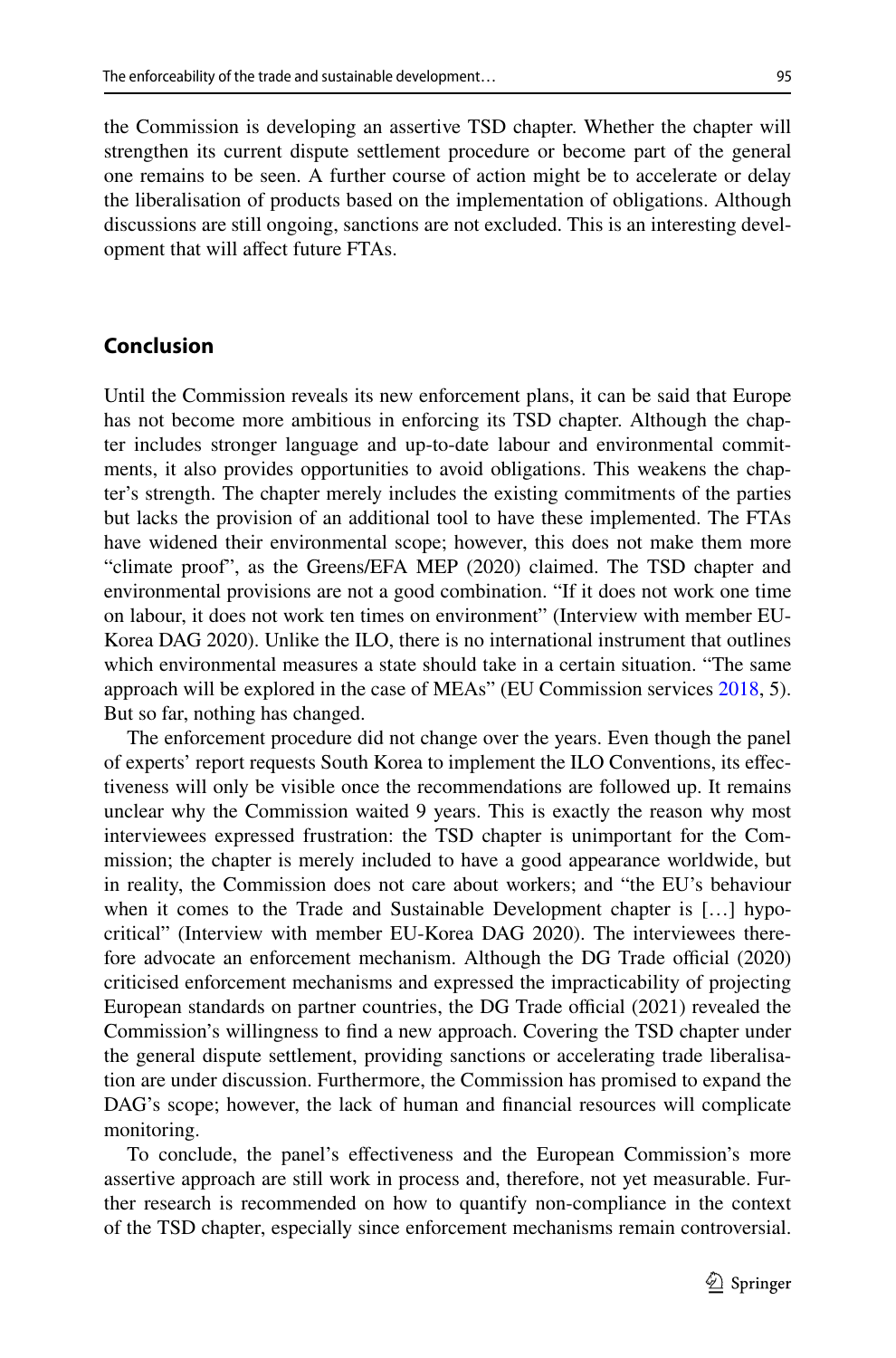Additionally, are trade partners still willing to conclude FTAs once such a mechanism is included? Nevertheless, the thinking on TSD chapters should shift, stated the Greens/EFA MEP (2020): we need to *recognise the need to harness trade for sustainability, not the other way round*.

**Availability of data and material** Not applicable.

**Code availability** Not applicable.

**Declarations**

**Disclosure of potential conficts of interest** Writing for educational purposes (Master thesis).

**Research involving Human Participants and/or Animals** Interviews.

**Informed consent** I have all the forms. Since the interviewees want to stay anonymous, I will only send them when required.

**Confict of interest** - The authors have no relevant fnancial or non-fnancial interests to disclose.

- The authors have no conficts of interest to declare that are relevant to the content of this article.

- All authors certify that they have no afliations with or involvement in any organization or entity with any

fnancial interest or non-fnancial interest in the subject matter or materials discussed in this manuscript. - The authors have no fnancial or proprietary interests in any material discussed in this article.

## **References**

- <span id="page-15-2"></span>Barbu M, Campling L, Smith A, Harrison J, Richardson B (2018) The trade-labour nexus: global value chains and labour provisions in European Union free trade agreements. Glob Labour J 9(3):258– 280.<https://doi.org/10.15173/glj.v9i3.3354>
- <span id="page-15-4"></span>BusinessEurope (2017) Trade and Sustainable Development chapters in EU FTAs. BusinessEurope. https://www.businesseurope.eu/sites/buseur/files/media/position\_papers/rex/2017-11-06\_sustainabi [lity\\_and\\_ftas.pdf.](https://www.businesseurope.eu/sites/buseur/files/media/position_papers/rex/2017-11-06_sustainability_and_ftas.pdf) Accessed 27 May 2020
- <span id="page-15-5"></span>Chowdhry S, Sapir A, Terzi A (2018) The EU-Japan Economic Partnership Agreement. European Parliament. [https://www.bruegel.org/wp-content/uploads/2018/10/EXPO\\_STU2018603880\\_EN.pdf](https://www.bruegel.org/wp-content/uploads/2018/10/EXPO_STU2018603880_EN.pdf). Accessed 3 April 2020
- Comprehensive Economic and Trade Agreement (CETA) (2017) Canada-European Union, January 14, 60, L 11
- <span id="page-15-0"></span>Durán GM (2013) Innovations and implications of the trade and sustainable development chapter in the EU–Korea Free Trade Agreement. In: Harrison J (ed) The European Union and South Korea The Legal Framework for Strengthening Trade, Economic and Political Relations. University Press, Edinburgh, pp 124–145
- <span id="page-15-1"></span>EU Commission services (2017) Non paper of the Commission services: Trade and Sustainable Development (TSD) chapters in EU Free Trade Agreements (FTAs). European Commission. [https://trade.ec.](https://trade.ec.europa.eu/doclib/docs/2017/july/tradoc_155686.pdf) [europa.eu/doclib/docs/2017/july/tradoc\\_155686.pdf](https://trade.ec.europa.eu/doclib/docs/2017/july/tradoc_155686.pdf). Accessed 27 November 2019
- <span id="page-15-3"></span>EU Commission services (2018) Non paper of the Commission services: Feedback and way forward on improving the implementation and enforcement of Trade and Sustainable Development chapters in EU Free Trade Agreements. European Commission. [https://trade.ec.europa.eu/doclib/docs/2018/](https://trade.ec.europa.eu/doclib/docs/2018/february/tradoc_156618.pdf) [february/tradoc\\_156618.pdf](https://trade.ec.europa.eu/doclib/docs/2018/february/tradoc_156618.pdf). Accessed 5 April 2020
- EU-Japan Economic Partnership Agreement (JEFTA), European Union-Japan, December 27, 2018, 61, L 330
- EU-Korea Free Trade Agreement (EU-Korea), European Union-South Korea, May 14, 2011, 54 L 127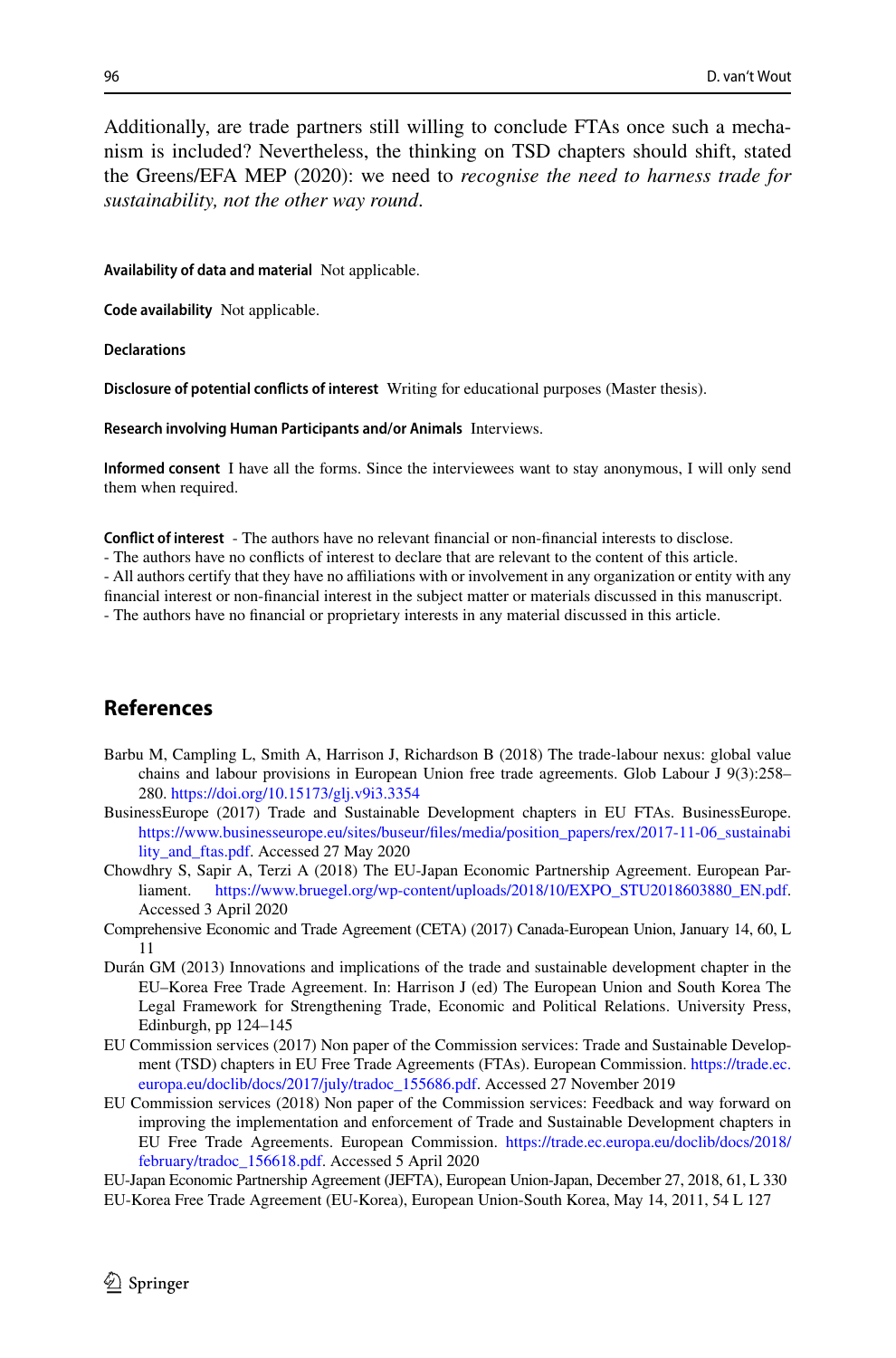- <span id="page-16-11"></span>EU-Korea Panel of Experts (2021) Panel of Experts proceeding constituted under Article 13.15 of the EU-Korea Free Trade Agreement: report of the Panel of Experts. [https://trade.ec.europa.eu/doclib/](https://trade.ec.europa.eu/doclib/docs/2021/january/tradoc_159358.pdf) [docs/2021/january/tradoc\\_159358.pdf](https://trade.ec.europa.eu/doclib/docs/2021/january/tradoc_159358.pdf). Accessed 12 February 2021
- <span id="page-16-5"></span>European Commission (n.d.) Policy making: what is trade policy? European Commission. [https://ec.](https://ec.europa.eu/trade/policy/policy-making/.) [europa.eu/trade/policy/policy-making/.](https://ec.europa.eu/trade/policy/policy-making/.) Accessed 23 March 2020
- <span id="page-16-13"></span>European Commission (2017) Evaluation of the Implementation of the Free Trade Agreement between the EU and its Member States and the Republic of Korea. Interim Technical Report Part 2: Stakeholder Consultation Report. European Commission. [https://trade.ec.europa.eu/doclib/](https://trade.ec.europa.eu/doclib/docs/2017/june/tradoc_155674.pdf) [docs/2017/june/tradoc\\_155674.pdf](https://trade.ec.europa.eu/doclib/docs/2017/june/tradoc_155674.pdf). Accessed 27 May 2020
- <span id="page-16-12"></span>European Commission (2018a) Joint Activity Report to the CETA Joint Committee. European Commission. [https://trade.ec.europa.eu/doclib/docs/2020/december/tradoc\\_159176.pdf.](https://trade.ec.europa.eu/doclib/docs/2020/december/tradoc_159176.pdf) Accessed 17 February 2021
- <span id="page-16-15"></span>European Commission (2018b) Republic of Korea – compliance with obligations under Chapter 13 of the EU – Korea Free Trade Agreement: request for consultations by the European Union. European Commission. [http://trade.ec.europa.eu/doclib/docs/2018/december/tradoc\\_157586.pdf](http://trade.ec.europa.eu/doclib/docs/2018/december/tradoc_157586.pdf). Accessed 7 April 2020
- <span id="page-16-0"></span>European Commission (2019a) EU trade agreements: delivering new opportunities in time of global economic uncertainties. European Commission. [https://ec.europa.eu/commission/presscorner/](https://ec.europa.eu/commission/presscorner/detail/en/ip_19_6074) [detail/en/ip\\_19\\_6074](https://ec.europa.eu/commission/presscorner/detail/en/ip_19_6074). Accessed 26 November 2019
- <span id="page-16-2"></span>European Commission (2019b) EU moves ahead with dispute settlement over workers' rights in Republic of Korea. European Commission. [https://trade.ec.europa.eu/doclib/press/index.cfm?](https://trade.ec.europa.eu/doclib/press/index.cfm?id=2044) [id=2044.](https://trade.ec.europa.eu/doclib/press/index.cfm?id=2044) Accessed 27 November 2019
- <span id="page-16-16"></span>European Commission (2019c) Republic of Korea – compliance with obligations under Chapter 13 of the EU – Korea Free Trade Agreement: request for the establishment of a Panel of Experts by the European Union. European Commission. [https://trade.ec.europa.eu/doclib/docs/2019/july/](https://trade.ec.europa.eu/doclib/docs/2019/july/tradoc_157992.pdf) [tradoc\\_157992.pdf.](https://trade.ec.europa.eu/doclib/docs/2019/july/tradoc_157992.pdf) Accessed 7 April 2020
- <span id="page-16-14"></span>European Commission (2019d) Commission Staf Working Document, evaluation: of the implementation of the Free Trade Agreement between the European Union and its Member States, of the one part, and the Republic of Korea, of the other part. SWD(2019) 102 fnal, 7 March. European Commission. [https://trade.ec.europa.eu/doclib/docs/2019/march/tradoc\\_157717.pdf.](https://trade.ec.europa.eu/doclib/docs/2019/march/tradoc_157717.pdf) Accessed 15 April 2020
- <span id="page-16-18"></span>European Commission (2021) Panel of experts confrms Republic of Korea is in breach of labour commitments under our trade agreement. [https://trade.ec.europa.eu/doclib/press/index.cfm?id=](https://trade.ec.europa.eu/doclib/press/index.cfm?id=2238) [2238](https://trade.ec.europa.eu/doclib/press/index.cfm?id=2238). Accessed 12 February 2021
- <span id="page-16-17"></span>European Parliament (2020) The European Green Deal. European Parliament. [https://www.europarl.](https://www.europarl.europa.eu/doceo/document/TA-9-2020-0005_EN.pdf) [europa.eu/doceo/document/TA-9-2020-0005\\_EN.pdf](https://www.europarl.europa.eu/doceo/document/TA-9-2020-0005_EN.pdf). Accessed 15 April 2020
- <span id="page-16-6"></span>Harrison J (2013) The European Union and South Korea: The Legal Framework for strengthening trade, economic and political relations. Edinburgh University Press, Edinburgh
- <span id="page-16-1"></span>Harrison J, Barbu M, Campling L, Richardson B, Smith A (2019) Governing Labour Standards through Free Trade Agreements: Limits of the European Union's Trade and Sustainable Development Chapters. JCMS 57(2):260–277. <https://doi.org/10.1111/jcms.12715>
- <span id="page-16-9"></span>Hartwell C, Movchan V (2018) Finding the right balance across EU FTAs: benefts and risks for EU economic sectors. European Parliament. [https://www.europarl.europa.eu/RegData/etudes/STUD/](https://www.europarl.europa.eu/RegData/etudes/STUD/2018/603881/EXPO_STU(2018)603881_EN.pdf) [2018/603881/EXPO\\_STU\(2018\)603881\\_EN.pdf](https://www.europarl.europa.eu/RegData/etudes/STUD/2018/603881/EXPO_STU(2018)603881_EN.pdf). Accessed 20 April 2020
- <span id="page-16-3"></span>Hradilová K, Svoboda O (2018) Sustainable Development Chapters in the EU Free Trade Agreements: Searching for Efectiveness. J World Trade 52(6):1019–1042 (Kluwer Law International BV, Alphen aan den Rijn)
- <span id="page-16-7"></span>ILO (n.d.-a) Conventions and Recommendations. ILO. [https://www.ilo.org/global/standards/intro](https://www.ilo.org/global/standards/introduction-to-international-labour-standards/conventions-and-recommendations/lang--en/index.htm) [duction-to-international-labour-standards/conventions-and-recommendations/lang--en/index.](https://www.ilo.org/global/standards/introduction-to-international-labour-standards/conventions-and-recommendations/lang--en/index.htm) [htm.](https://www.ilo.org/global/standards/introduction-to-international-labour-standards/conventions-and-recommendations/lang--en/index.htm) Accessed 4 April 2020
- <span id="page-16-8"></span>ILO (n.d.-b) Ratifcations for Canada. ILO. [https://www.ilo.org/dyn/normlex/en/f?p=1000:11200:0::](https://www.ilo.org/dyn/normlex/en/f?p=1000:11200:0::NO:11200:P11200_COUNTRY_ID:102582) [NO:11200:P11200\\_COUNTRY\\_ID:102582.](https://www.ilo.org/dyn/normlex/en/f?p=1000:11200:0::NO:11200:P11200_COUNTRY_ID:102582) Accessed 29 January 2020
- <span id="page-16-4"></span>ILO (2019) Labour provisions in G7 trade agreements: A comparative perspective. ILO, Geneva
- <span id="page-16-10"></span>ITUC (2020) EU-Korea dispute settlement on labour under article 13.4 of the EU- Korea Free Trade Agreement: Amicus curiae for the attention of the Panel of Experts assessing the Republic of Korea's adherence to the sustainability chapter. ITUC. [https://www.ituc-csi.org/IMG/pdf/ituc\\_](https://www.ituc-csi.org/IMG/pdf/ituc_etuc_fidh_amicus_brief_korea.pdf) [etuc\\_fdh\\_amicus\\_brief\\_korea.pdf](https://www.ituc-csi.org/IMG/pdf/ituc_etuc_fidh_amicus_brief_korea.pdf). Accessed 11 April 2020